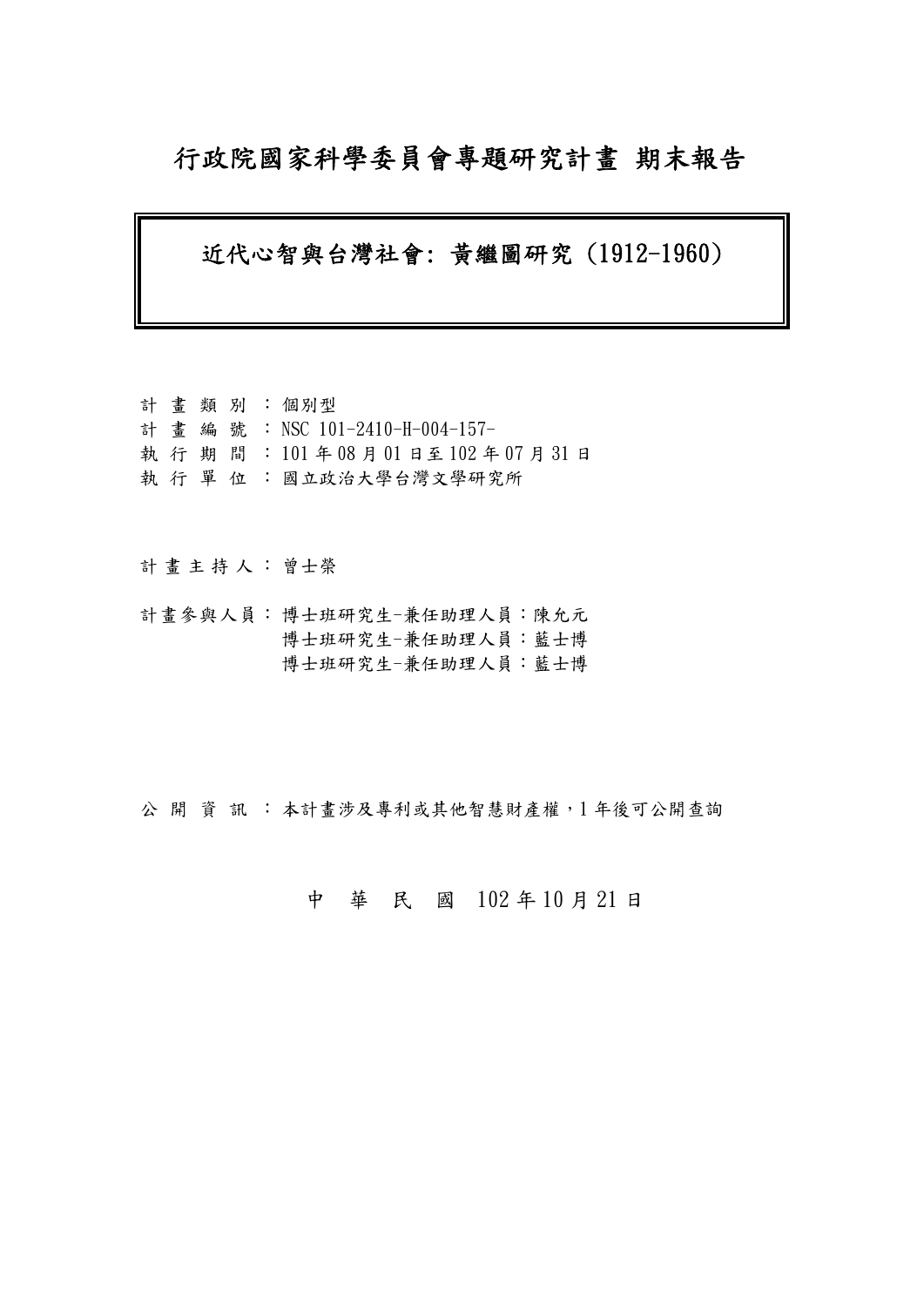#### 中 文 摘 要 :

本書指出黃繼圖的近代心智,在1930年代前半期以整套多面 向的構造展開;它具有西方自由主義特質,接近「布爾喬亞 現代性」,因此在公、私領域上體現「自我主體意識」、 「自由自治」、「反體制抗議意識」與「隱私意識」等核心 價值。從1930年代中後期始,戰爭動員體制與相應的「法西 斯現代性」主導台灣,黃繼圖的近代心智主體遂受到戰爭動 員體制在特定面向的重新塑造。黃繼圖以自由主義核心價值 的近代心智,在戰後初期經歷巨大的挫折,成為「被禁錮的 現代性」;黃繼圖對此開始針對法院審判文化提出批評,並 產生司法改革的想法;而在政治參與上,黃繼圖堅持自由自 治的理念與抗議意識,並以「黨外」路線參與黨國體制掌控 的地方政治,持續捍衛自由主義近代心智核心價值。

- 中文關鍵詞: 近代心智、近代性 、私領域 、公領域 、隱私觀念、戰爭 動員、黨國體制、殖民公共性
- 英 文 摘 要 : The motivation of the monograph is an attempt to suggest an alternative approach to an increasing literature on researches into modernity-related issues in Taiwan, mainly by integrating conceptual inspirations based on the nature of diary as both a form of historical source and a genre of literature, and partly by reinterpreting core ideas of the history of mentalities. This monograph foregrounds three main questions: firstly, through a private approach based on diary entries, in general, what are its significances and particularities that could be revealed when scholars examine modernity-related issues? In Taiwan historical context, when and how did (colonial) modernity arrive in Taiwan? How could we describe it, in particular, in the private sphere of Taiwan society, in both individual and collective level? How and why did wartime mobilization during the Second World War impact on the (colonial) modernity of private sphere in Taiwan society?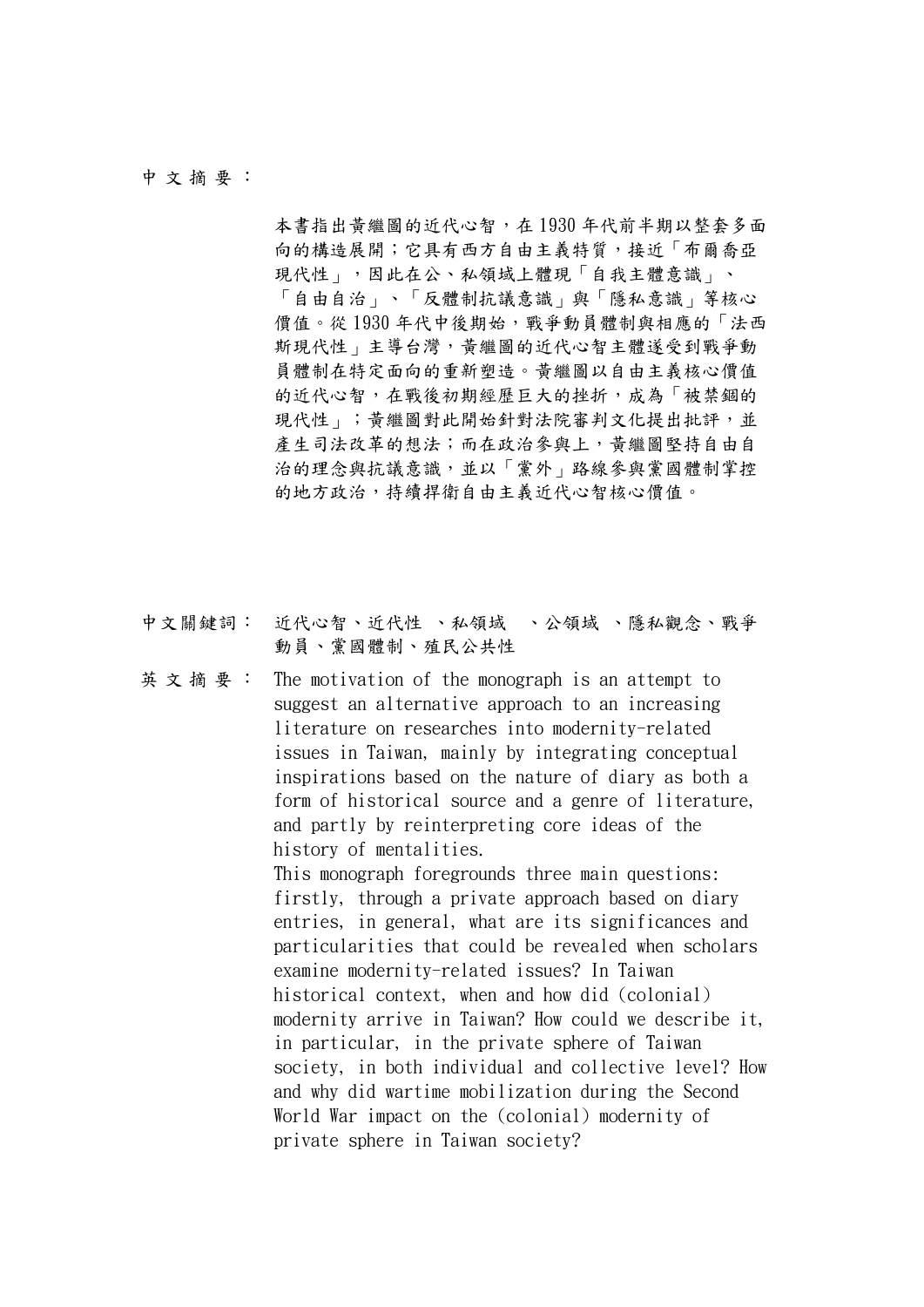The first half of the monograph suggested, firstly, both colonial government and Taiwanese reformist movement had roles in creating 'modern mindset' among Taiwanese youth such as Huang Jitu, and secondly, the private sphere of Huang Jitu, as an overseas student in Japan, also demonstrated the diversity of modernity that was reproduced in Taiwan at a later stage.

 The second half of the monograph, the author examine how wartime mobilization impacted on the change of boundary between the public and private sphere of Taiwan society, and how it represented in the level of both individual and collective in terms of the implication of the history of mentalities.

 In the final chapter, the author continues to examine how the newly established party-state system of the Nationalist Chinese deeply frustrated the legal modernity and the political modernity based on the ideas of self-rule and dissident tradition that inherited from the previous colonial modernity introduced by the Japanese into Taiwan society.

英文關鍵詞: Modern mindset, modernity, private sphere, public sphere, privacy, wartime mobilization, party-state system, colonial publicity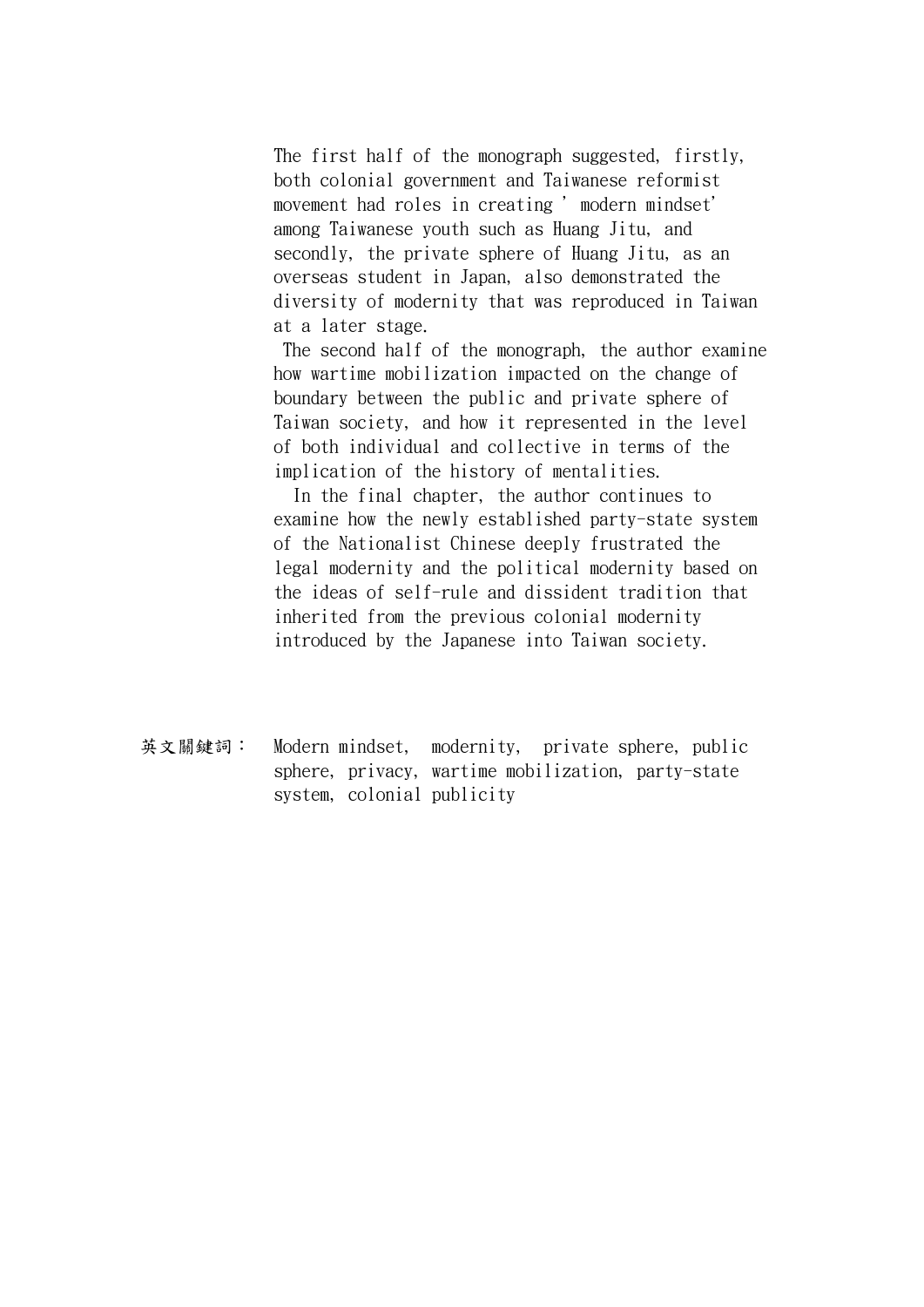# 行政院「國科會補助人文學及社會科學學術專書寫作計畫」期末報告 專書書名: 《近代心智與台灣社會:黃繼圖研究 (1912-1960)》 英文書名: Modern Mindset and Taiwan Society: an Examination of Huang Jitu (1912-1960)

計畫類別:學術性專書寫作計畫(個別型)

計畫編號:NSC 101-2410-H-004-157-

執行期間:101/08/01~102/07/31

執行機構及系所:政大台文所

計畫主持人:曾士榮

共同主持人:無

計畫參與人員:陳允元、藍士博 (博班兼任助理)

一年後可公開查詢 中 華 民 國 102 年 08 月 26 日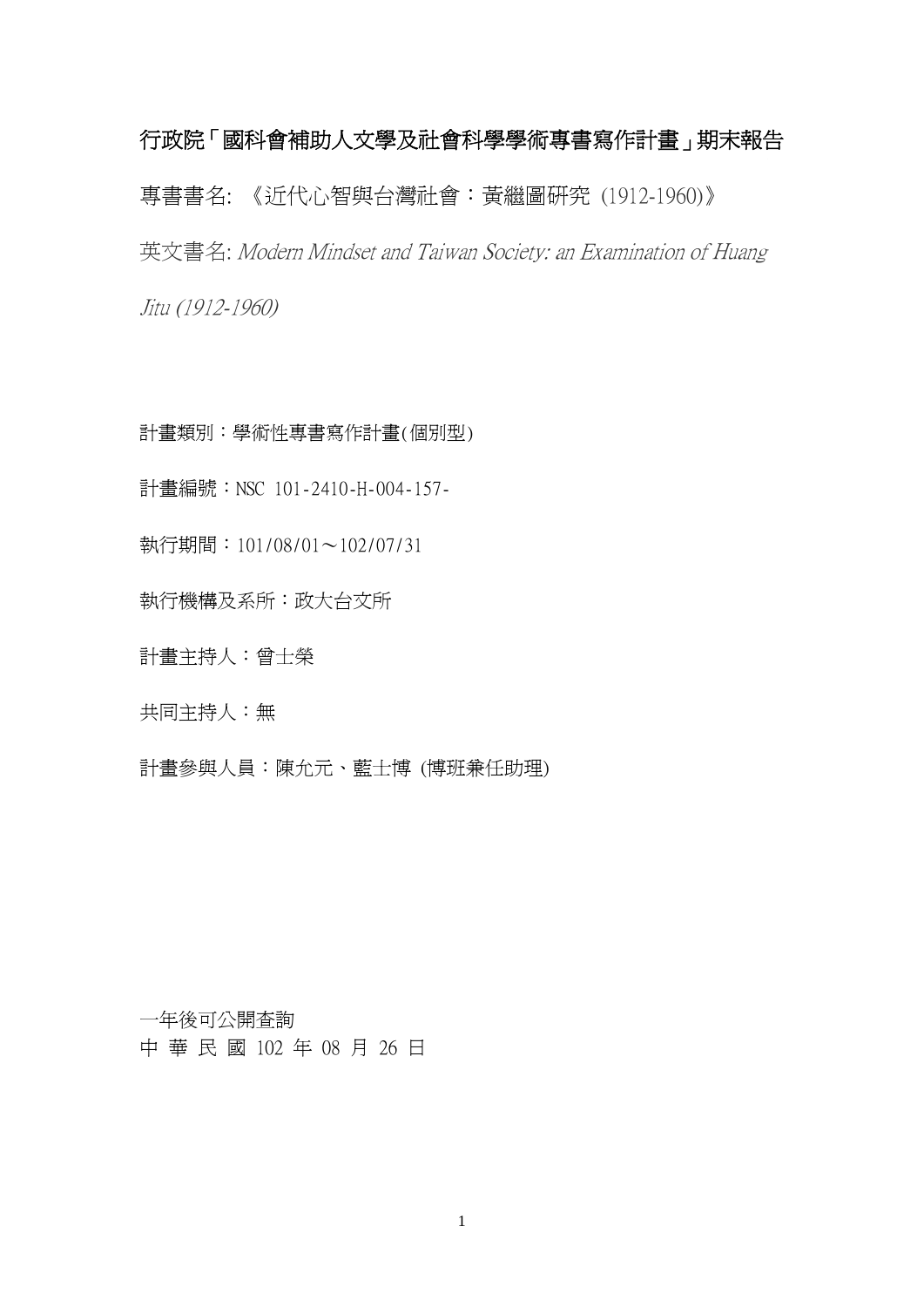### 目錄

## 一、中英文摘要及關鍵詞

| (1) 中文摘要 ………………………………………………           | 3 頁  |
|---------------------------------------|------|
|                                       | 4 頁  |
| (3) 關鍵詞……………………………………………………           | 5 頁  |
| 二、報告內容                                |      |
| (1)、前言………………………………………………………………        | 6 頁  |
| (2)、研究目的………………………………………………………         | 6 頁  |
| (3)、文獻探討……………………………………………………          | 8頁   |
| (4)、研究方法………………………………………………………         | 11 頁 |
| (5)、結果與討論 (含結論與建議) ……………………………        | 15 頁 |
|                                       | 21 頁 |
| 附錄一 ………………………………………………………………………… 22 頁 |      |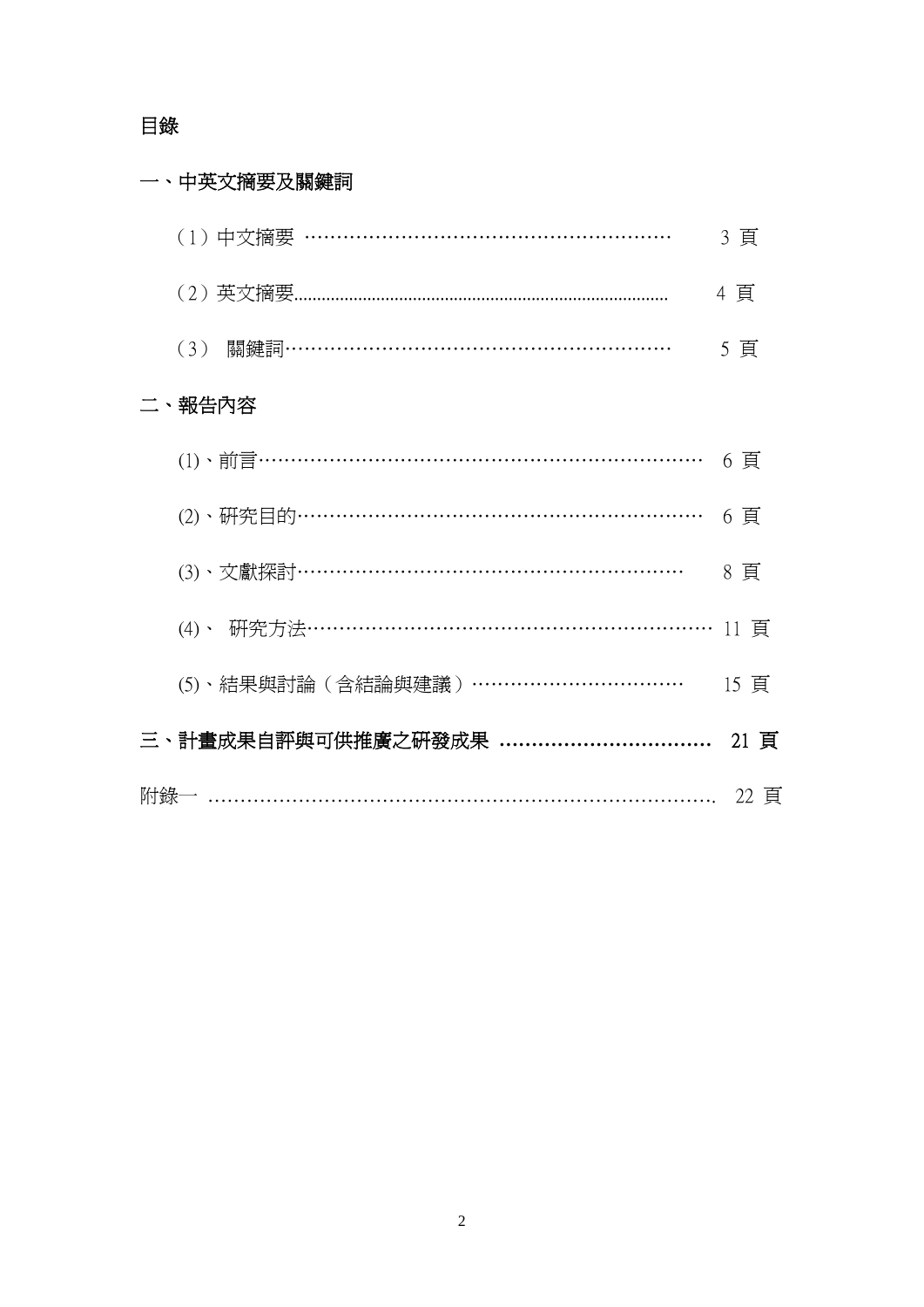#### 一、中英文摘要及關鍵詞

#### (1)中文摘要

 筆者在過去一年間,完成以近四年多來(2007-2011)的國科會專題研究計畫成果 爲基礎而提出的「國科會學術性專書寫作計畫」,將之寫成並且已經正式出版,該 專書書名為:《近代心智與日常台灣:法律人黃繼圖日記中的私與公(1912-1955)》, 係由台北稻鄉出版社於2013年3月間,正式出版。

本學術性專書的問題意識,在於嘗試在東亞相關研究上,以日記出發,進行一個環繞 在「殖民近代性」與「近代性」等主題上並具有區別意義的新的研究取徑。日記作為分析的 文本,本身具有雙重的性質:日記作為一種研究史料,在歷史學上經常被視為最貼近日記作 者本人內心世界的記錄,也是瞭解日記作者及其所涉相關事件內在動機的最直接方式;又日 記作為文學之一種文類,它經常離不開「自我 (self)」與「私密 (privacy)」這兩項特質,因 此具有連結「近代性」與「殖民近代性」等主題研究的適切性。 上述針對歷史學與文學史 環繞在日記本身所蘊含研究可能性的思考與探索,直接啟發筆者在本書中的研究主題:亦即 以黃繼圖個人日記為中心進行文本的脈絡性分析,討論日記作者在公、私領域之間的交疊活 動與思維,並側重與「私領域」相互交涉的問題點進行連結與探討,試圖釐清並進一步詮釋 源自西方社會的「(殖民)沂代性」在台灣社會的生成與變遷,以及其所呈現出的多元樣態 與特質。

本學術專書以近40冊的《黃繼圖律師日記手稿》(含中、日文)為探討的史料基 礎。本專書前半部(含〈導論〉與〈第一章〉、〈第二章〉〉主要以黃繼圖在台北 高校與京都帝大的學生時期的日文日記手稿為主,討論近代心智的醞釀及近代性的 多元面向,側重近代性在私領域的呈現;至於,本專書的後半部,則討論戰爭動員 體制如何影響「公」與「私」領域之間界線的轉換與消長,以及此一變遷與消長在 個人層次與集體層次之心態史上的意義。在本書的最後一章,筆著討論戰後前期 (1945-1955)黨國體制下台灣社會近代性的重構,持續以戰後階段的黃繼圖及其日記 為中心,討論台灣社會之法律近代性與以自由自治的反體制理念為核心的政治近代 性,如何在黨國體制漸趨穩固的脈絡中,受到強烈挑戰並導致進一步的重構。

在本書中,「近代心智(modern mindset)」(或「現代心智」)的概念,著重其「整體 成套」並具有「多重向度」與「多義性」的概念特質。並且隨著變動的歷史階段與隨之而來 的歷史情境,而產生重構與再構的變遷發展。

在本書中,筆者指出,黃繼圖的近代心智,大約在1930年代前半期(台北高校與京都帝大 時期),以整套且多面向的呈現構造展開;在此一形成過程中,此一近代心智具有西方自由 主義特質,接近西方社會中三種現代性之一的「布爾喬亞現代性」(bourgeois modernity), 因此,它在公、私領域上體現「自我主體意識」、「自由自治」、「反體制抗議意識」與「隱 私意識」等核心價値;並且,在此一近代心智形成時期的後半期(京都250 近代心智與日常台 灣:法律人黃繼圖日記中的私與公 (1912-1955)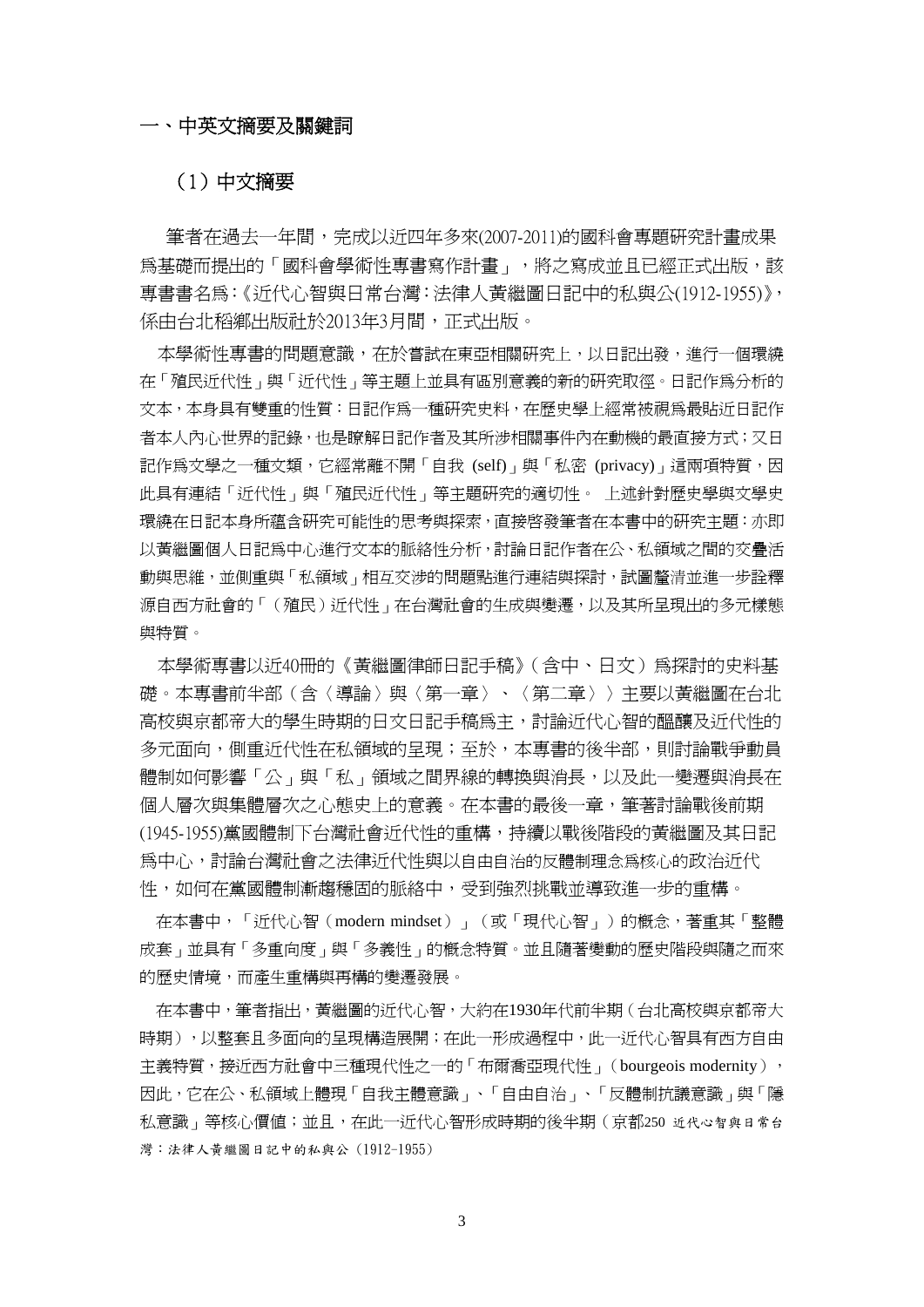帝大時期),西方社會中左翼「馬克斯現代性」(Marxist modernity) 也影響黃繼圖上 述的近代心智主體,並導致他介於普羅與中產小市民之間「自我認同」的尖銳緊張關係,並 以高度焦慮的現象出現。

從1930年代中後期開始,戰爭動員體制與相應的「法西斯現代性」(如廖咸浩的提法) 主導台灣社會,對此,廖咸浩認為台灣多數民眾「虛與委蛇」的加以周旋;但筆者對此一論 點持保留看法,因為,即使如自學生時期即體現反軍國、反體制理念的黃繼圖,他的近代心 智主體本身,至少在「奉公」的心態層次上(如果與「皇民化」政策論述作某種區別),已 經受到此一強調國家主義的「法西斯現代性」所影響,並導致他對日本帝國採取一定程度的 合作取徑;換言之,黃繼圖的近代心智主體受到戰爭動員體制與戰爭發展在特定面向的一定 程度的重新塑造。然而,必須說明的是,即使到了戰爭中後期,黃繼圖的近代心智主體仍然 相當程度延續戰爭爆發以前以自由主義為主軸的核心價值,這體現在他作為辯護士,在公領 域上針對法院官僚作風的批評,以及在離婚案件法庭辯論過程中採取較為尊重當事人自身意 願的作法之上,並且,在私領域上體現對於日記書寫的隱私觀念的實踐態度之上。

黃繼圖以自由主義核心價值為主體的近代心智,在戰後初期的十年間經歷巨大的挫折 與壓抑的歷史過程,成為陳芳明與黃崇憲所稱的「被禁錮的現代性」,並在「黨國體制」(顧 忠華稱之為「黨國現代性」)之下受到一定程度重構的影響;然而,黃繼圖此一自由主義的 近代心智主體經歷壓制與禁錮的挫折之後,開始產生反彈的回應,這體現在他對公領域的法 院審判文化的尖銳批評,與「司法改革」想法的提出。此外,在公領域的政治參與層次上, 黃繼圖(及其家族)堅持自由自治的反體制理念與抗議意識,並以「黨外」的路線參與逐漸 受到黨國體制掌控的新竹地方政治與派系。換言之,直到1950年代中期,「黨國現代性」已 相當程度掌控台灣社會與司法體系;但對黃繼圖而言,經過重拾規律的日記書寫習慣以及延 續青年時期以來的自由主義近代心智,在1950年代中期他仍透過「黨外」路線的地方政治參 與行為,在黨國體制之下持續捍衛其自由主義近代心智之核心價值。

#### (2)英文摘要 **English Abstract of Monograph**

The author has completed the 2012-2013 NSC Monograph-writing Project, based on the author's previous four-year NSC projects (2007-2011), over the past year, and further formally published it by the Taipei-based Daoxiang Publishing House in March, 2013. The title of the monograph is *Modern Mindset and Daily Taiwan: an Examination of Private and Public Aspects of Lawyer Huang Jitu's Diary (1912-1955)*.

The motivation of the monograph is an attempt to suggest an alternative approach to an increasing literature on researches into modernity-related issues in Taiwan, mainly by integrating conceptual inspirations based on the nature of diary as both a form of historical source and a genre of literature, and partly by reinterpreting core ideas of the history of mentalities.

On the basis of an examination of the diary manuscripts of an individual, Huang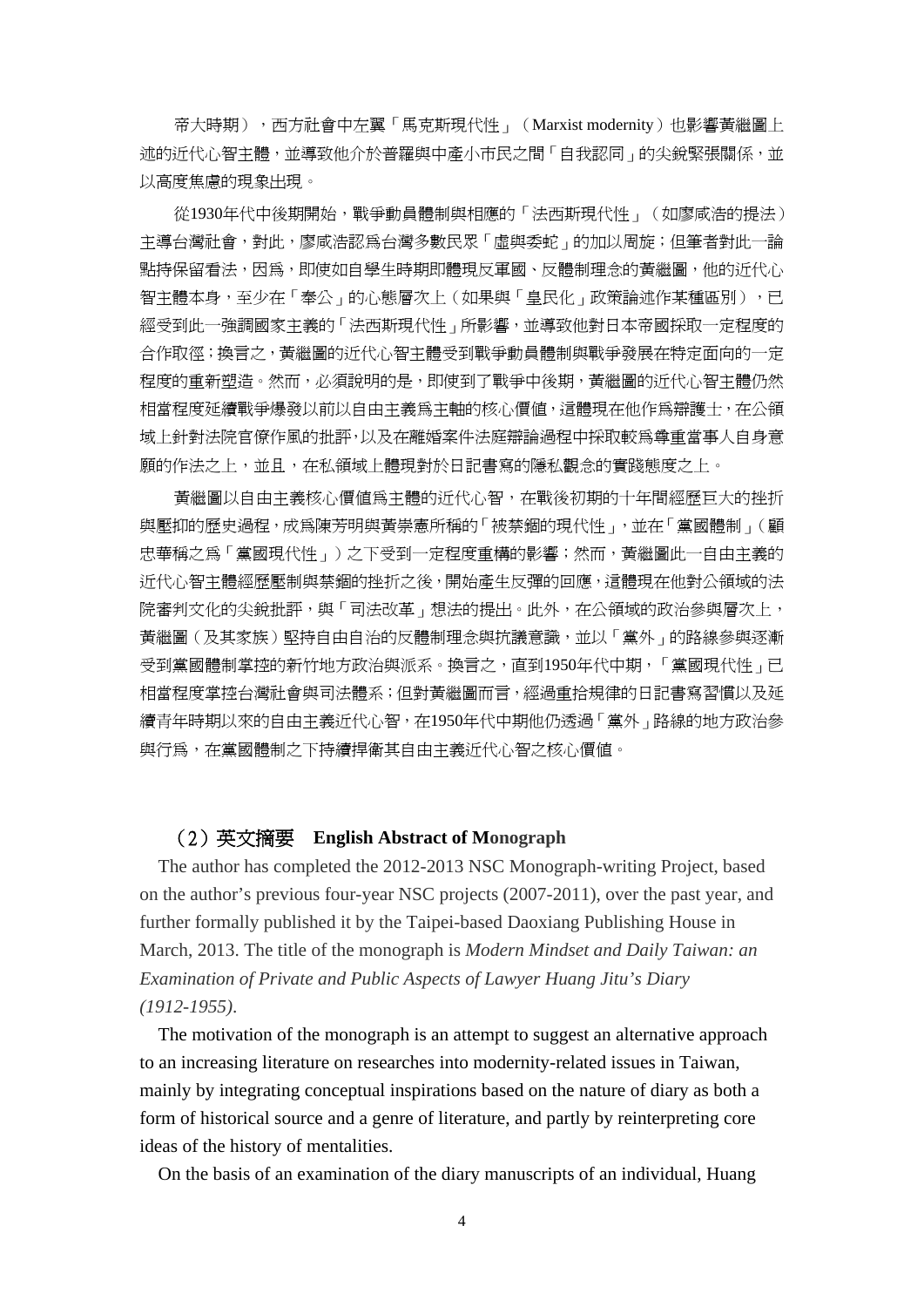Jitu, this monograph foregrounds three main questions: firstly, through a private approach based on diary entries, in general, what are its significances and particularities that could be revealed when scholars examine modernity-related issues? In Taiwan historical context, when and how did (colonial) modernity arrive in Taiwan? How could we describe it, in particular, in the private sphere of Taiwan society, in both individual and collective level? How and why did wartime mobilization during the Second World War impact on the (colonial) modernity of private sphere in Taiwan society? How and why was it further reshaped under the party-state system of the Nationalist Chinese in early postwar period?

The first half of the monograph suggested, firstly, both colonial government and Taiwanese reformist movement had roles in creating "modern mindset" among Taiwanese youth such as Huang Jitu, and secondly, the private sphere of Huang Jitu, as an overseas student in Japan, also demonstrated the diversity of modernity that was reproduced in Taiwan at a later stage.

 The second half of the monograph, the author examine how wartime mobilization impacted on the change of boundary between the public and private sphere of Taiwan society, and how it represented in the level of both individual and collective in terms of the implication of the history of mentalities.

 In the final chapter, the author continues to examine how the newly established party-state system of the Nationalist Chinese deeply frustrated the legal modernity and the political modernity based on the ideas of self-rule and dissident tradition that inherited from the previous colonial modernity introduced by the Japanese into Taiwan society.

#### (3) 關鍵詞

近代性 (modernity)、私領域 (private sphere) 、公領域 (public sphere)、隱私觀念 (the idea of privacy)、戰爭動員 (wartime mobilization)、黨國體制 (party-state system)、 殖民公共性 (colonial publicity)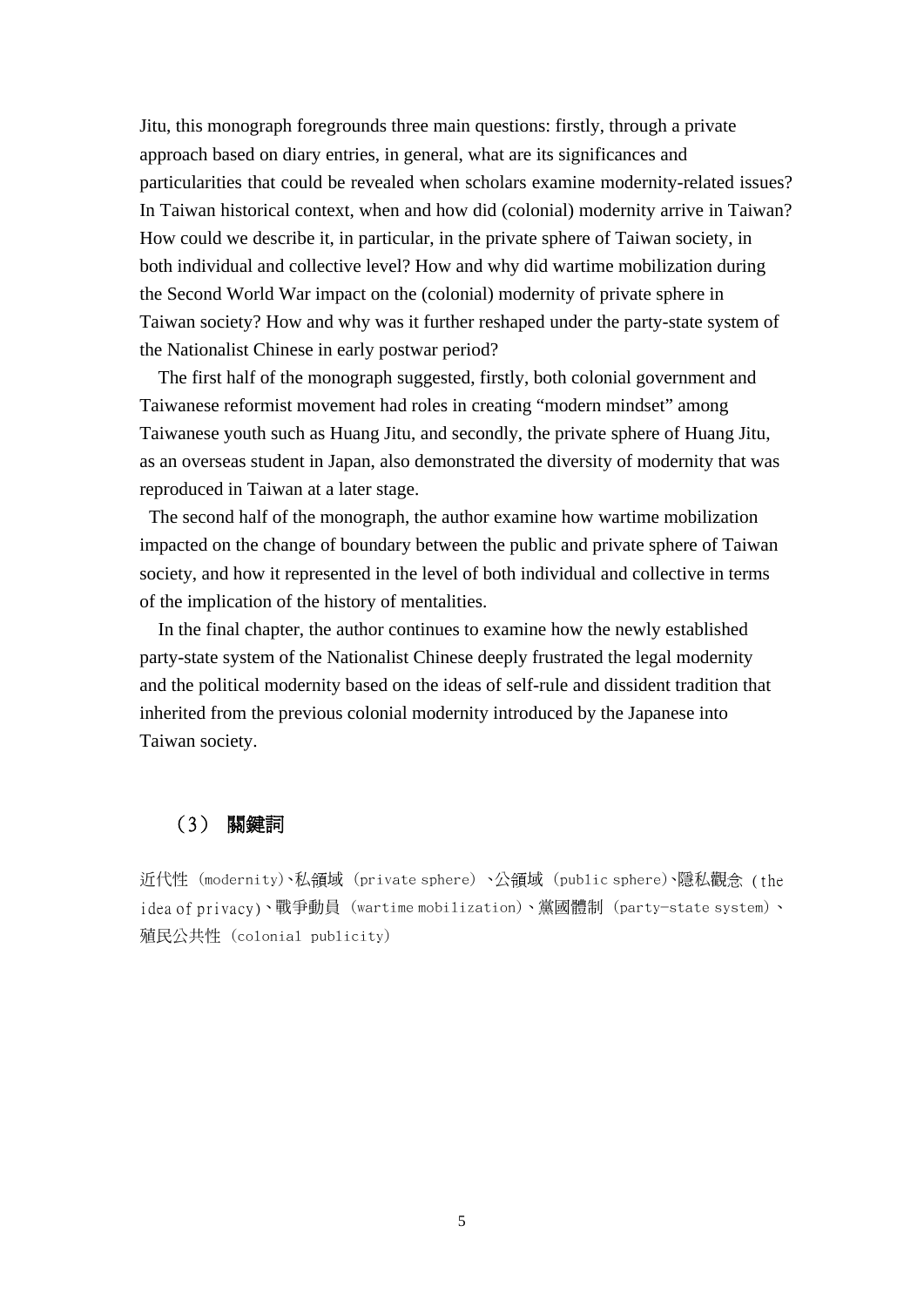#### 二、報告內容

**(1)**、前言

本「學術性專書寫作計畫」,係筆者匯整最近四、五年以來(2007-2011)共計 三個國科會專題研究計畫(個別型)之累積成果,本計畫於2011年12月底提出申請 之後,獲得2012/08-2013/07「國科會補助人文學及社會科學學術專書寫作計書」 的通過與爲期一年的補助。在這一年期間,筆者於2012**年底完成初稿**並送**稻鄉出** 版社安排長達一個月的學術專書出版審査;2013年初兩名匿名審査人之審査報告 完成,筆者即依審查人之意見進行局部修改,之後再寄給其中一位審查人進行複 審;在複審核可之後,完稿版本於2013年三月初由稻鄉出版社進行出版前編輯作 業,並於2013年三月下旬正式完成出版。(請參考附錄一:《近代心智與日常台灣: 法律人黃繼圖日記中的私與公(1912-1955)》)。

必須說明的是,筆者近四、五年以來(2007-2011)主要研究主題,一直環繞在 以「日記」為中心的歷史學與文學史相關議題的討論上。此一主要的研究興趣, 基本上延續筆者博士論文透過日記原稿分析近代台灣國族意識的起源與變遷的 主題 (該論文於2009年出版英文專書),而進一步的研究開展。在過去四、五年 來此一研究的開展過程中,筆者將「近代性(modernity)」在「國族意識」議題的 既有討論基礎上,嘗試進一步在方法論上進行拓展,將「日記」研究取徑結合「精 神史(心態史)」的核心概念,試圖切入「台灣人的精神世界變遷」的研究主題(參 見筆者2008-2009年度國科會研究計畫:「台灣人的認同與精神世界變遷之研 究);此一方法論的新嘗試,在《黃繼圖日記》原稿最近出土的全新條件配合之 下,筆者得以進一步將「台灣人的精神世界變遷」的研究主題,更為具體地結合 「沂代性」的「法律文化」面向與「地方社會」的區域個案研究兩個主軸,據以 從地域社會的個案取徑,分析近代性在社會文化史的連結及其意義,並因此提出 2009-2011兩年期的國科會研究計畫「台灣的近代法律經驗與新竹地方社會:以黃 繼圖律師父子的兩部日記為中心」,試圖深化「日記」研究取徑在「近代性」研 究主題的討論。

在以上的基礎上,筆者環繞在「近代性」的研究主題,進一步從歷史學的研究 取徑跨向文學史的相關議題進行結合,側重「私領域」的研究面向,討論具有整 體性意義的「近代心智」如何在台灣社會脈絡中展開變遷的主題,這也是筆者於 2012 年完成的一年期國科會計畫:「台灣社會近代心智的變遷 (1940 年代-1960 年代):以近代性在私領域的呈現為中心」所開展的新方向。在以上幾個國科會 計書的基礎上,筆者將上述相關議題進行進一步的整合,剛剛完成執行並已正式 出版的「近代心智與台灣社會: 黃繼圖研究 (1912-1960)」之「學術性專書寫作計 畫」。

#### (2)、研究目的

本研究計畫的問題意識,源自於一個尋求關於「殖民近代性」與「近代性」 等相關論述取徑的進一步可能性的嘗試。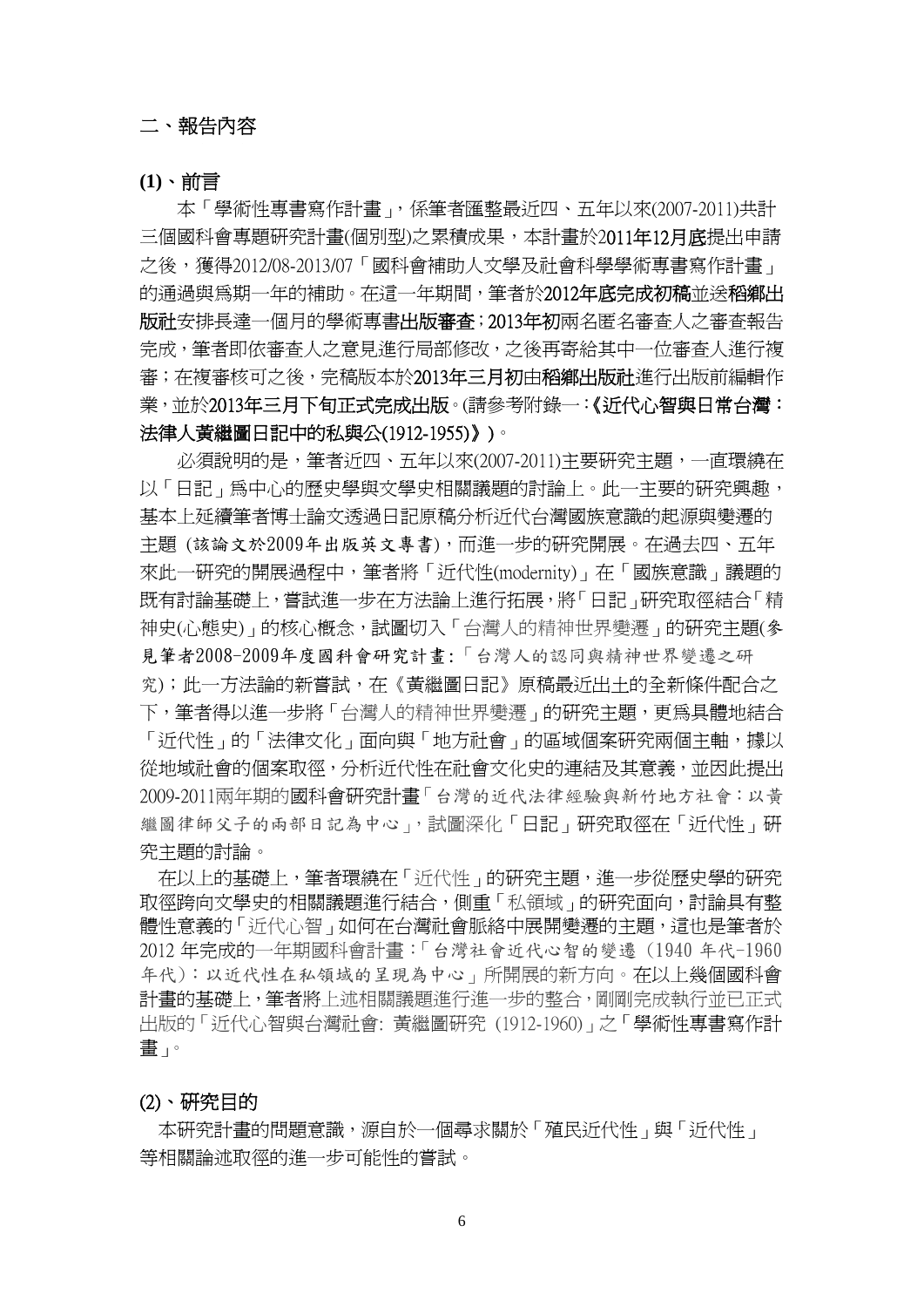Tani E. Barlow 在1997年所編的Formation of Colonial Modernity in East Asia 此一 論文集中提出「殖民近代性」(colonial modernity)一概念之後,相當程度引起從事 近代東亞研究的學者關於日本殖民時期的研究的回應與討論,特別是對於那些深 陷於「殖民主義」與「民族主義」之間對立論述框架的學者,提供一個新的可能 論述取徑。<sup>」</sup>日本學者並木真人在考察東亞殖民地政治史、社會史研究時,以殖 民地朝鮮為中心,從方法論的反省出發,介紹此一殖民近代性概念在不同研究取 徑與主題上更為細緻運用的可能性;此外,他也討論Michael Foucault 「作為規 訓權力之近代」的概念在相關主題的研究的運用,最後提出「殖民地公共性」的

概念以檢視殖民地朝鮮的相關研究。2

對應於上述「殖民近代性」、「作為規訓權力之近代」以及「殖民地公共性」 等概念上的啓發,筆者在本研究計畫中,擬以日記與自傳等私人史料文本為出發 點,嘗試提出一個具有區別意義的的殖民地研究取徑。筆者初步的構想源自於以 下的思考:首先,從歷史學的角度出發,日記作為一種研究史料,它經常被視為 最貼近日記作者本人內心世界的記錄,也是瞭解日記作者及其所涉相關事件內在 動機的最直接方式;雖然有些日記作者在書寫當時已經存在潛在讀者的預設心理 而在日記內容上進行選擇性的記錄,有些日記作者也因有意或已成功出版其日記 而使得日記的私密性受到質疑,但日記本身具有豐富的資料性,加上日記因以每 日為基礎的內容呈現方式,而更易於重現歷史人物或事件所置身的具有連續性的 時空脈絡,這些日記作爲歷史研究史料的特性,使得近年來國際歷史研究學界產

生更爲重視日記史料的趨勢; <sup>3</sup> 再者, 從文學史的角度出發, 日記作爲一種文類,

在1980年代以來西方文學史研究學界也獲得較多的重視,日記與自傳作為一種自 傳式的書寫文類部分因為「文學系統的變遷」而逐漸脫離過去的邊緣性格,但主 要是關於「自我」的課題在此一自傳式書寫文類中受到重視以後,此一文類漸漸 成爲了文學研究的重心。<sup>4</sup>日記文類中對「自我(self)」以及「私密性(privacy)」的

強調被學者如Margo Cully視為 「近代」西方日記的主要特質;<sup>5</sup>而日記文類的這兩 個特質也因此開啟連結「近代性」或「殖民近代性」相關論述的諸多研究可能性。

以上結合歷史學與文學史關於日記等私人史料所蘊含的研究可能性的探索, 啓 發筆者在本文的研究主題,也就是:以私人日記為中心,並側重於「私領域」的 相互交涉的問題點進行探討,試圖釐清並詮釋近代性在台灣社會的生成與變遷, 及其所呈現出的多元樣態與特質。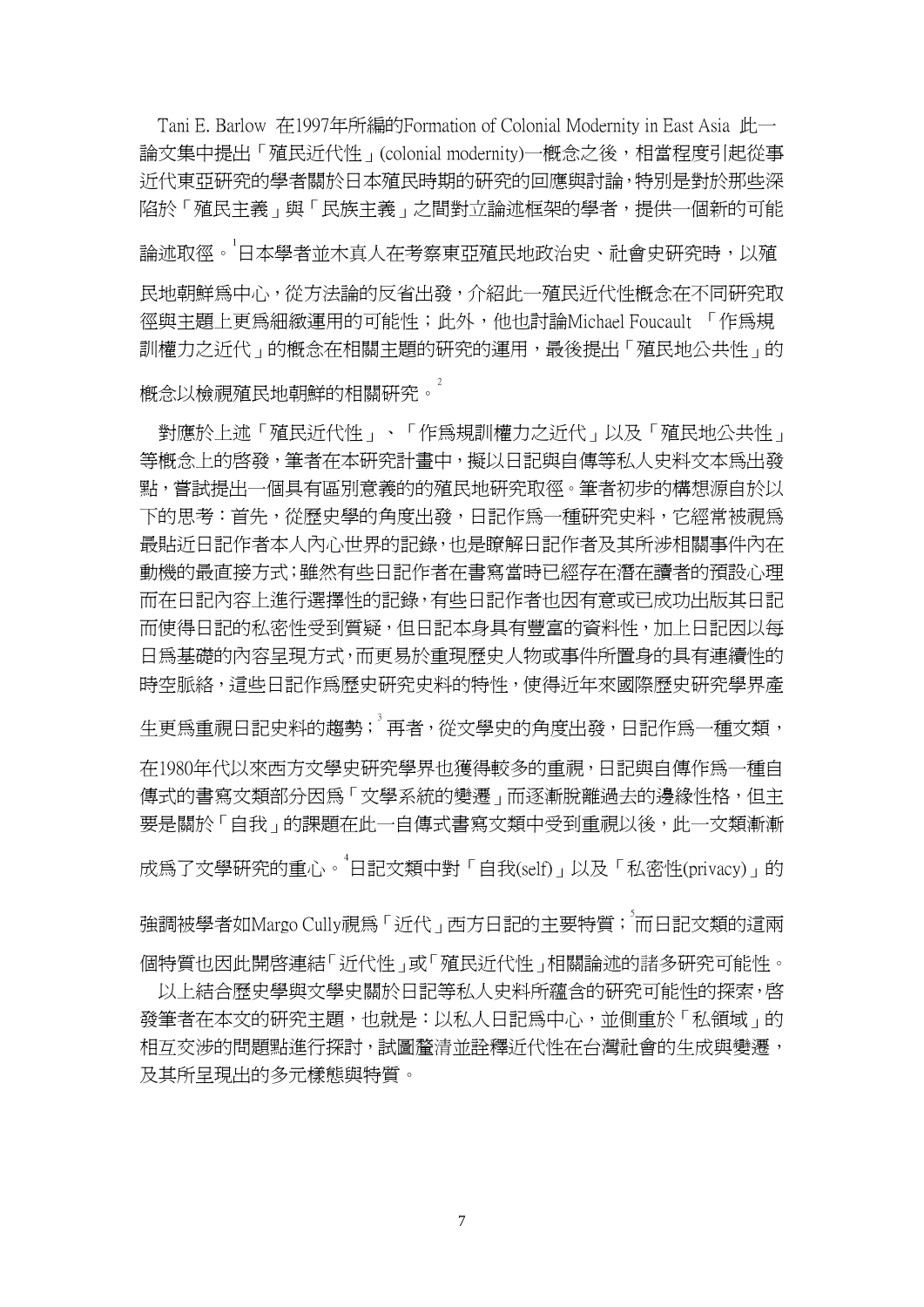#### (3)、文獻探討

#### (a). 關於公與私的概念變遷

西方社會科學學界關於公與私之間的區分及其在西方歷史脈絡中的變遷的討 論,已經累積相當的成果。Bailey 指出,公的歷史也同時是私的歷史;兩者之間 的區分是社會生活中最根本的且最不穩定的原則。<sup>[1](#page-10-0)</sup> Hannah Arendt (1958)指出, 古希臘是公私之間區分的最重要根源,它的區分是界於私領域的家戶與公領域的 城邦之間;至於羅馬帝國與共和的公、私概念,則是將前者(公領域)從「共同 商議的領域」( a sphere of shared deliberation) 轉移到「絕對主權的領域」( a sphere of absolute sovereignty),而私領域則成為「關係到單一個體的利益」 (that which pertains to the interests of single individuals) 的領域<sup>[2](#page-10-1)</sup> ;此一羅馬的公領域概念(及其 殘存附屬的私領域概念),主導了全歐洲那些中央化的絕對王朝與中央化的主權 國家,直到19世紀及其後時期。至於,中世紀封建時期因強調對領主效忠的親族 或類親族(kin-like)關係(本質上為個人依賴關係網絡),公私領域之區分基本上 消失;直到近代性、公民社會以及主權、公民權與公民政治社會復甦以後,這些 早期的公私概念才再現;在近代性之中,西方的公私概念在意義上與結果上發生 重要的變化,這是因應中產階級公民社會的興起、以市場為基礎的社會關係、立 基於法律理性的資本主義,以及政治上代議政治與民主等現象在西方出現所造 成。Habermas (1989)看到在18世紀中西歐,當一個社會統合的進步領域產生並脫 離了國家權力與市場經濟的時候,一個新的公共領域從咖啡店、沙龍、與公共讀 物之中出現;這是一個脫離金權與政治權力的新的近代公共領域,而對Habermas 而言,當時的私領域是非常幽暗的,且基本上是指為公領域培養理性自主個體處 所的家庭。<sup>[3](#page-10-2)</sup>然而,Bailey認爲,20世紀西方對私領域的關注持續增加,而處於 所謂 "Late Modernity" 的當代則是此一對私領域的關注的最高點,這是因為 nation-state, civil society 與community 這三個當代公共領域的主要據點都呈現衰 退的現象;相對的,三個「內轉」(inward turns)的出現意謂著私領域在當代的興 起,這三個「內轉」的發展包括:(a) 佛洛依德心理分析的引介所導致對政社事 務的關心轉移到自我與精神生活,(b) 轉向漸增的自戀與個人依賴感(此與漸增的 福利國家甚有關聯)的發展,以及(c) 因日常生活脫離生產領域而導致明顯轉向家 庭、友情以及私密的/內部的/個人的認同事務。[4](#page-10-3)

#### (b). 台灣社會的現代性研究

1

<span id="page-10-2"></span> $3$  Habermas, J. *The Structural Transformation of the Public Sphere*. Cambridge: MIT Press, 1989 (1962).

<span id="page-10-3"></span><sup>4</sup> Bailey, Joe. "From public to private: the development of the concept of 'private'", pp.6-7.

<span id="page-10-0"></span><sup>&</sup>lt;sup>1</sup> Bailey, Joe. "From public to private: the development of the concept of 'private'". Social Research, 2002 (spring)

<span id="page-10-1"></span><sup>&</sup>lt;sup>2</sup> Weintraub, J. "The Theory and Politics of the Public/Private Distinction." Weintraub and Kumar (1997) pp.11-12.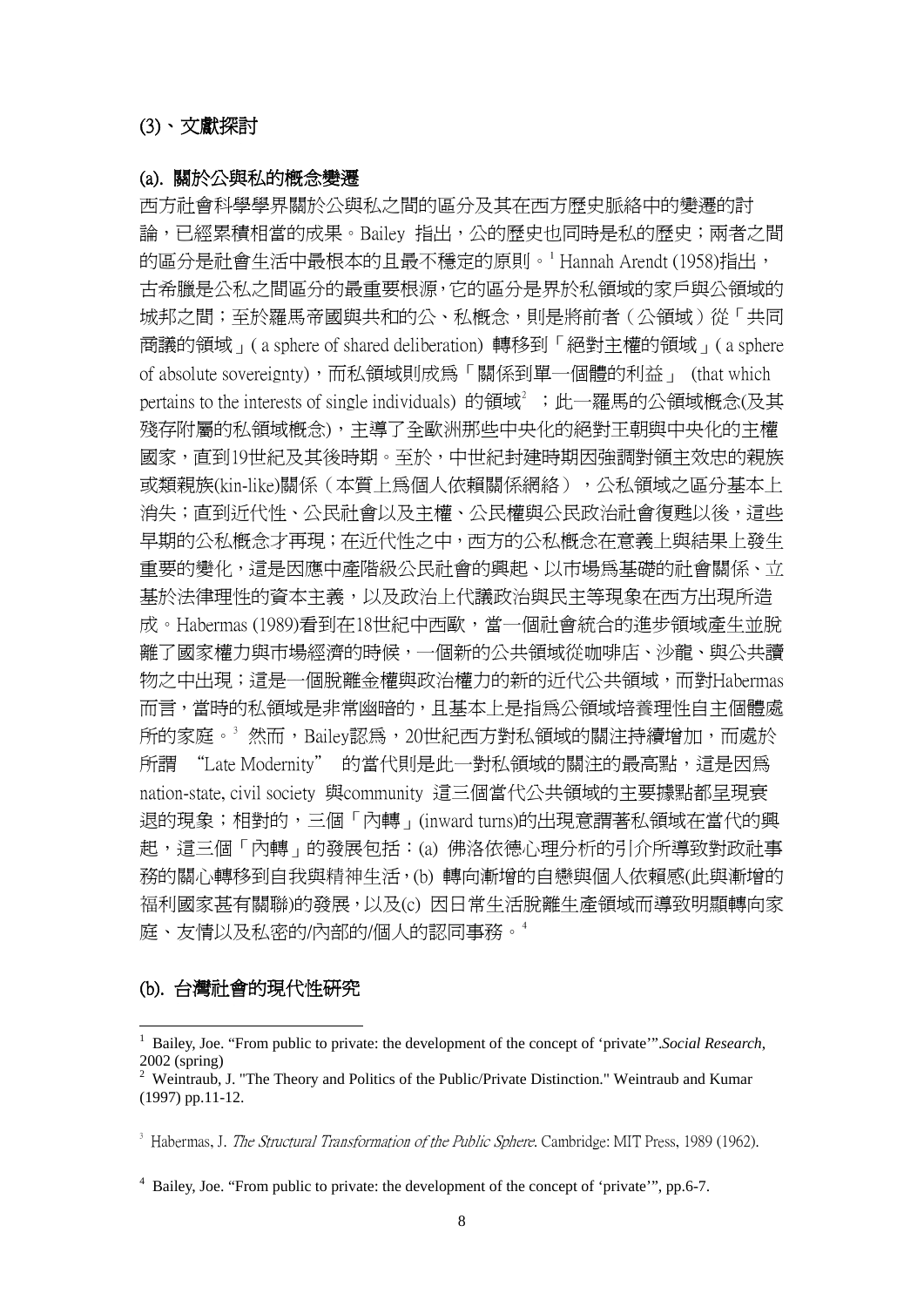在二十世紀末,以西方為中心所建構的現代化理論已經受到質疑,除了薩依德 的經典之作《東方主義》所闡述的後殖民理論觀點,試圖超越西方中心論以外, 學者如Eisenstadt 提出「多元現代性(multiple modernities)」概念與Gaonkar 提出 「另類現代性 (alternative modernity)」觀點,都強調非西方的不同地區的在地社 會文化對於現代性發展所產生的差異影響,並糾正非西方國家長期以來遭遇的 「遲到的現代性(belated modernity)」的偏見。<sup>[5](#page-11-0)</sup>

台灣社會作為非西方社會的一部分,現代性課題在台灣社會的歷史發展近程中 應該如何被理解呢?社會學者顧忠華認為,台灣數百年來出現過五種現代性類 型,包括荷西時期的「淺層殖民現代性」,明鄭與清帝國時期的「土著化現代性」, 日治時期的「深層殖民現代性」,國民黨統治時期的「黨國現代性」,以及首次政 黨輪替後的「本土現代性」等五種;他並認為,台灣史上的現代性經驗充滿矛盾 性、多重性與異質性。 不同於顧忠華長期歷史的考察取徑,社會學者黃崇憲則 歸納出台灣社會現代性進程中所具有的四個特點:首先,台灣自荷西、明鄭以來, 經清末開港、日本統治與國府統治初期,因處於被殖民地位而在台灣社會出現的 「殖民現代性」;其次,相較於西方社會近三百年演化而來的現代性,以及明治 日本以來近百年的現代化過程,台灣現代性因在較短的期間以移植的方式產生, 而出現所謂「壓縮的現代性」;再者,如王德威所論,無論是 1930s或 1950s,台 灣社會並未具備有利於現代主義發展的條件,但現代主義卻在此期間被引進台 灣,因此台灣社會具有「先行的現代主義」或「沒有現代化的現代主義」的特色;  $^{\prime}$ 最後,西方社會自啓蒙運動以來,在其現代性的進程中實踐了所謂「主體的自 由 」 此一核心價值,換言之,西方社會的現代性具備所謂自由主義傳統,然而, 此一自由主義傳統在(戰後)台灣受到殘酷鎮壓,於是戰後台灣社會具有所謂「被 禁錮的現代性」的特色。<sup>8</sup>在此,黃崇憲所談的「被禁錮的現代性」此一觀點可 印證於歷史學者陳芳明稍早的論述之中,陳芳明認為近代性(modernity)在日本 殖民時期的 1920-1930 年代期間已經到達台灣社會,近代性特別反映在當時台灣 知識人在政治與思想文化上的啓蒙與抵抗行動之上;然而,台灣社會此一因早到 或遲到所產生的「歷時的現代性」,在戰後台灣轉化為「共時的現代性」的過程 中顯得特別緩慢,這是因為停留在舊式威權思維的國民政府「在日本的殖民體制 之上又建立另一個戒嚴體制」,使台灣社會自日治以來已經具備的現代性受到長 期的壓抑。<sup>9</sup>

呼應上述社會學者顧忠華與黃崇憲主張近代性在日治時期(之前)已經抵達 台灣社會的說法,黃金麟等社會學者,在彼等共同主編《帝國邊緣:台灣現代性 的考察》的論文集中,收錄其他社會學者新近對台灣現代性課題的相關研究成

<span id="page-11-0"></span><sup>5</sup> 黃崇憲,〈「現代性」的多義性/多重向度〉,頁 56-58。

<span id="page-11-2"></span><span id="page-11-1"></span><sup>6</sup> 顧忠華,〈台灣的現代性:誰的現代性?哪種現代性?〉,收入《當代》,221 期,頁 66-89,2006。  $^7$ 王德威,〈是在水深處施放聲納?讀陳義芝《台灣現代主義詩學流變》〉。頁 9-14,收入陳義芝 著,《台灣現代主義詩學流變》,台北,九歌。

<span id="page-11-3"></span><sup>8</sup> 黃崇憲,〈「現代性」的多義性/多重向度〉,收入黃金麟等編,《帝國邊緣:台灣現代性的考察》, 頁 46-55。

<span id="page-11-4"></span><sup>9</sup> 陳芳明,《殖民地摩登:現代性與台灣史觀》,頁 11-14。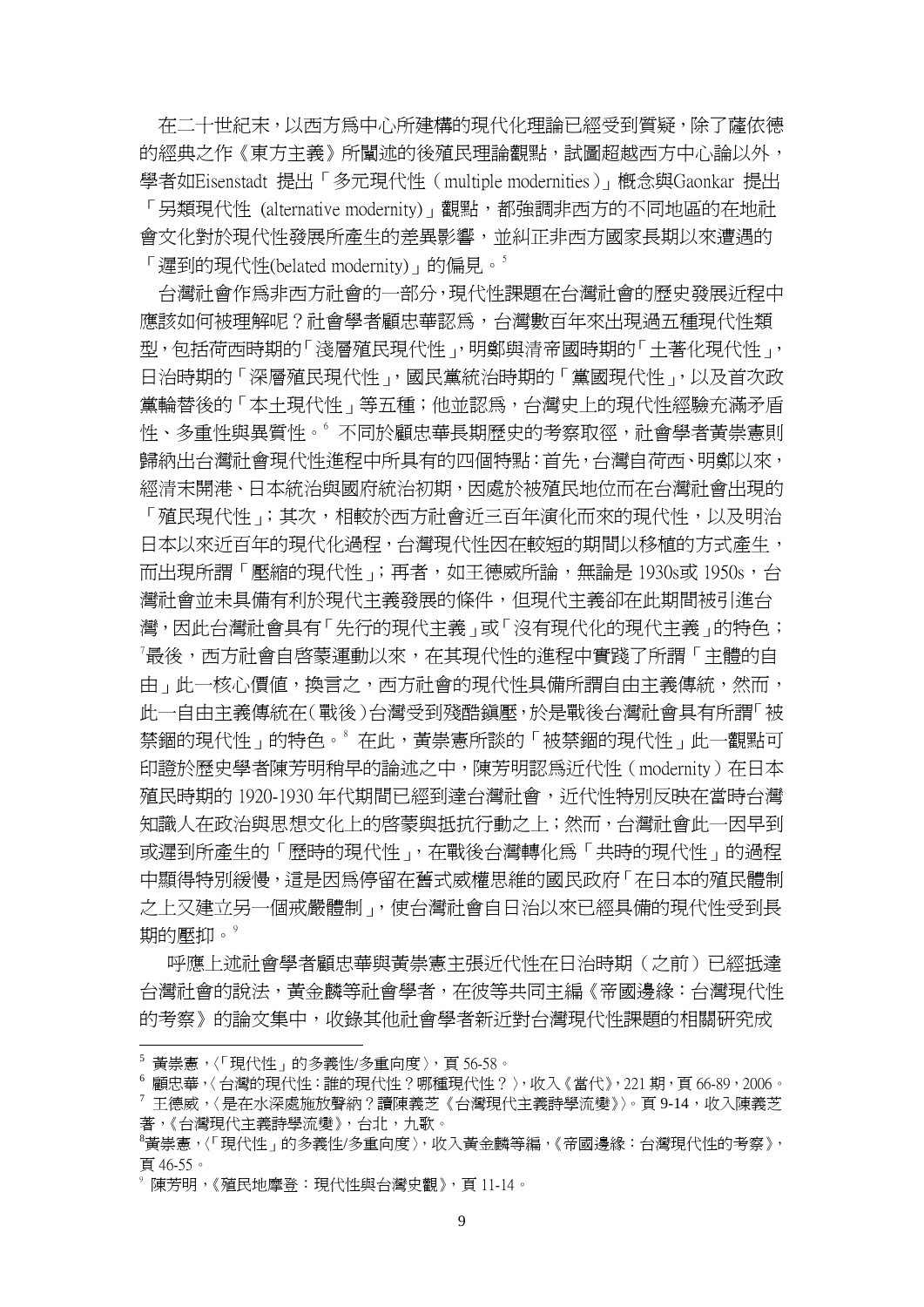果;該論文集的編者們兼及全球化與在地化的考察取徑,試圖以「帝國邊緣」一 概念理解台灣(近)現代性的出現、變遷與特質,認為此一「多元並進、時程不 一」的台灣現代性在台灣社會的起源與變遷自始即與台灣所處的帝國統治邊緣位 置有關[。10](#page-12-0)然而,這些社會學者的歷史考察傾向討論制度面等側重公領域的議題, 如現代國家的興起、台灣資本主義的轉型、國家化教育、現代國家法律與市民社 會等主題;在該論文集中,有別於其他學者所採用的社會科學取徑,從事比較文 學研究的學者廖咸浩則從文學的面向討論台灣現代性;廖咸浩採取「另類現代性」 (alternative modernities)角度,不再將現代性視為西方優越性的表現,而是將所 有現代性(包括西方現代性)的生成與演化「地方化」(localize),並強調在地的 挪用與轉化,並尋求超越現代性的可能;廖咸浩先從西方現代性的起源與變遷出 發,提出西方社會的三種現代性:「布爾喬亞現代性」(bourgeois modernity)的興 起及其專屬文類(西方小說)在 18 世紀成爲明確穩定的文類;尋求脫離布爾喬 亞理性束縛的「美學現代性」(aesthetic modernity)的文學藝術的誕生;批判布爾喬 亞現代性的左翼「馬克斯現代性」(Marxist modernity);此三種西方現代性在不同 時期傳入非西方社會而產生混雜與變異[。11](#page-12-1) 中國從明代情欲主題的白話小說隨商 人階級興起而產生中國本土的「文(美)學現代性」,此一本土現代性因明初的 內陸轉向造成海上商業受到排除而受挫,它進一步因滿人入關與明鄭覆亡之後顯 得後繼無力,最後在清末洋務運動展開後,此一文學的本土現代性幾為西方現代 性取代;就台灣的歷史脈絡而言,明鄭台灣體現海洋現代性與儒家內陸文化傳統 的混合,到了淡水開港與劉銘傳新政時期追求「自主的」現代性;日治以後帶來 殖民現代性,台灣作家顯得無奈或藉布爾喬亞現代性加以對抗,而當馬克斯現代 性進入台灣社會後,其對殖民現代性的批判更激烈;到了 1930 年代,台灣社會 透過日文引入美學現代性(如風車詩社的超現實主義以及小說創作的新感覺 派),其吸引力來自其夾帶的帝國都會生活情調,相較於寫實主義的豐富想像力, 特別是它作為社會壓力下個人解放管道的作用;戰爭時期出現「皇民現代性」(或 稱「法西斯現代性」),但多數民眾「虛與委蛇」的加以周旋。[12](#page-12-2)

以下的小節,筆者將分別介紹西方學界與台灣學界關於「私領域」現代性的 相關研究觀點。

#### (c). 西方與台灣學界關於私領域現代性的研究

英國史家Lawrence Stone在《英國十六至十八世紀的家庭、性、與婚姻》一書中, 透過針對私領域中家族成員彼此關係的變遷,分析並解釋從十六至十八世紀英國 的世界觀與價值體系上的巨大變遷;他指出,在這三百年期間最為顯著的變化在 於:人們的心態從疏遠、服從與父權體制逐漸轉變為所謂的「情感個人主義」 (affective individualism);而此一心態轉變體現在現代家庭之中,並以四個關鍵

<span id="page-12-1"></span><span id="page-12-0"></span><sup>。&</sup>lt;br>黄金麟・汪宏倫・黃崇憲主編,《帝國邊緣:台灣現代性的考察》,頁 8-10。<br>'' 廖咸浩,〈斜眼觀天別有天:文學現代性在台灣〉,收入黃金麟・汪宏倫・黃崇憲主編,《帝國 邊緣:台灣現代性的考察》, 頁 396-402。<br><sup>12</sup> 同上,百 403-419。

<span id="page-12-2"></span>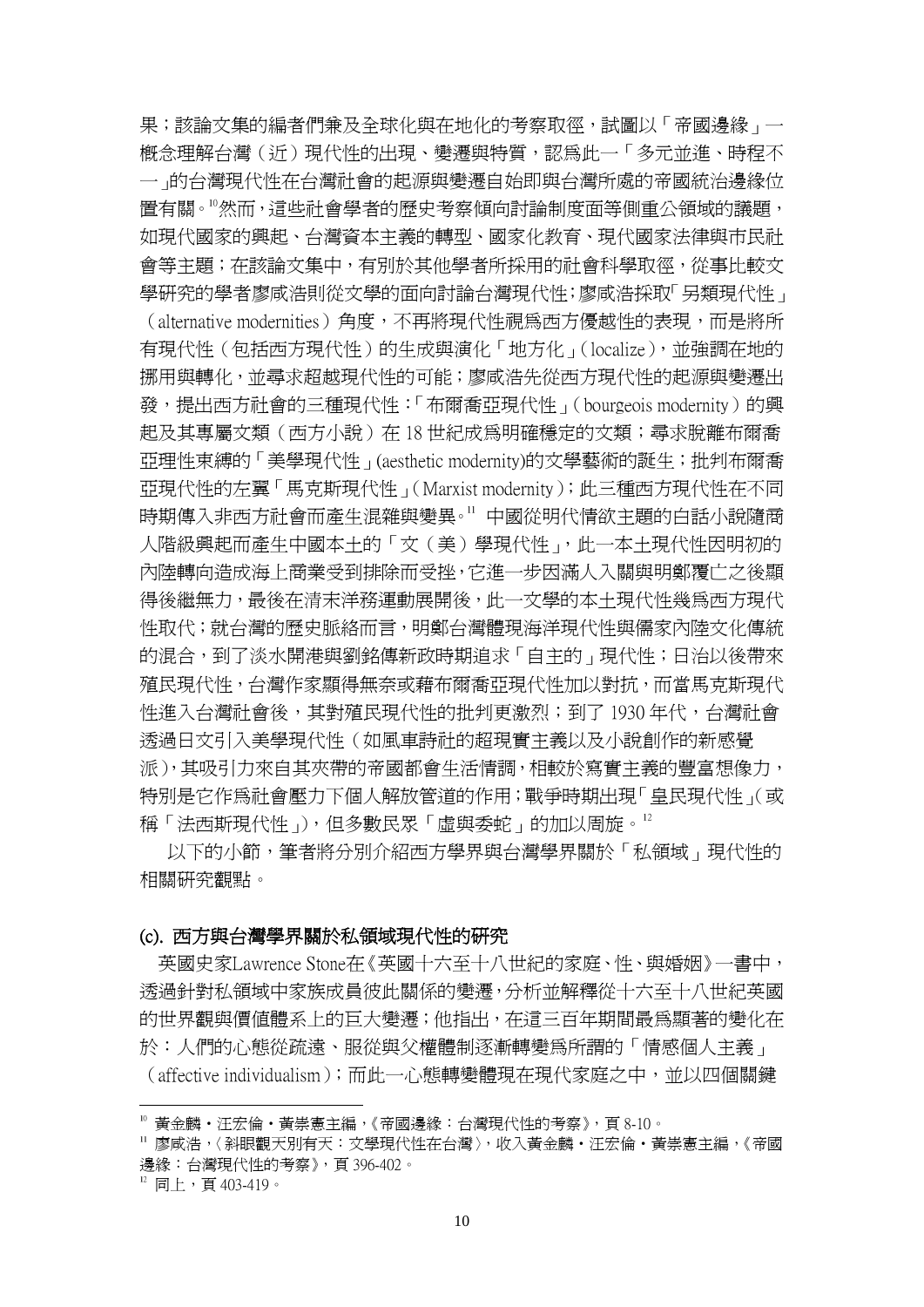特徵呈現出來:(一)家族核心成員之間情感聯繫增強,鄰居與親屬的重要性趨 淡;(二)個人中主意識增強,個人擁有追求幸福的自由權利意識增強;(三)性 歡愉與罪惡之間的關連性減弱;(四)對身體隱私權的需求意識增強。此一現代 家庭型態於十八世紀中葉確立於英國的中上階級,但直到十九世紀末才進一步傳 入宮廷貴族與庶民大眾。<sup>[13](#page-13-0)</sup> 延續Lawrence Stone上述以英國家庭為主軸的私領域 現代性的研究,Peter Gav把研究焦點放在十九世紀西方的中產階級本身,他透過 史尼茲勒(Schnitzler)的父親偷窺他的日記、侵犯兒子的隱私權此一家庭衝突事 件作為切入點,側重於私領域的現代性面向,更為細緻地具體針對隱私、性愛、 焦慮、品味、工作、家庭等相互交涉的主題淮行分析,描繪出維多利亞時代布爾 喬亞階級(中產階級)的心靈圖像。[14](#page-13-1)

Lawrence Stone 關於「情感個人主義」在英國的出現以及近代家庭的特徵的指 明,釐清了近代性在私領域呈現的特質,而 Peter Gay 則側重此一私領域的近代 性在中產階級本身的多元呈現之上;前者目的在於描繪英國社會三百年間的世界 觀與價值體系上的巨大變遷,後者則聚焦於刻畫維多利亞時代中產階級的心靈圖 像;以上兩位學者的研究結合了年鑑學派的精神史(心態史)研究取徑,對於跨 學科的台灣研究學者思考近代性何時抵達並且如何影響台灣社會,以及此一近代 性在台灣社會的呈現面向、樣態與特質等問題,具有一定的啟發性(參見下節討 論)。

台灣學界關於私領域現代性的新近研究,有社會學者林津如關於近百年來台 灣家庭與親密關係之變遷的討論;她認為,在清代時期,台灣的家庭與親密關係 適循漢人父系原則運作,屬於前現代家庭;到了日本時期,殖民政府引進具有現 代性的殖民體制,企圖改變台灣的家庭關係,但影響有限;至於在台灣社會,則 出現對父系家庭的批判,以及強調自由戀愛的論調,同時出現具專業能力的現代 女性;然而,具有現代性意涵的異性交往活動直到 1930 年代才逐漸成形;並且 經過往後數十年的斷裂發展,直到 1960 年代現代家庭才蔚然成形,戀愛婚姻逐 漸取代相親結婚,職業婦女也顯著增加。[15](#page-13-2)

#### (4)、 研究方法

1

#### (a) 精神史(心態史)研究關鍵概念的啟發

 年鑑學派的精神史(心態史)研究,自費弗爾(Lucien Febvre)、孟圖(Robert Mandrou)與杜比 (Georges Duby)的開啟以後,勒高夫(Le Goff)等學者在 1950-1960 年代大力提倡「心態」概念,開展出「心態史」的研究視野,此舉具有雙重的目 的:首先,透過「心態史」的提倡,以挑戰當時以科學與理性主義面貌出現的馬

<span id="page-13-0"></span><sup>13</sup> 勞倫斯·史東 (Lawrence Stone)著,刁筱華譯,《英國十六至十八世紀的家庭、性、與婚 姻》(上),頁 7-8。

<span id="page-13-1"></span><sup>14</sup> 彼得‧蓋依,〈序言〉,《布爾喬亞經驗一百年:一個階級的傳記》,頁 10-18。

<span id="page-13-2"></span><sup>15</sup> 林津如,〈追尋與徘徊:百年台灣家庭與親密關係之變遷〉,收入黃金麟·汪宏倫·黃崇憲主 編,《帝國邊緣:台灣現代性的考察》, 百305-306。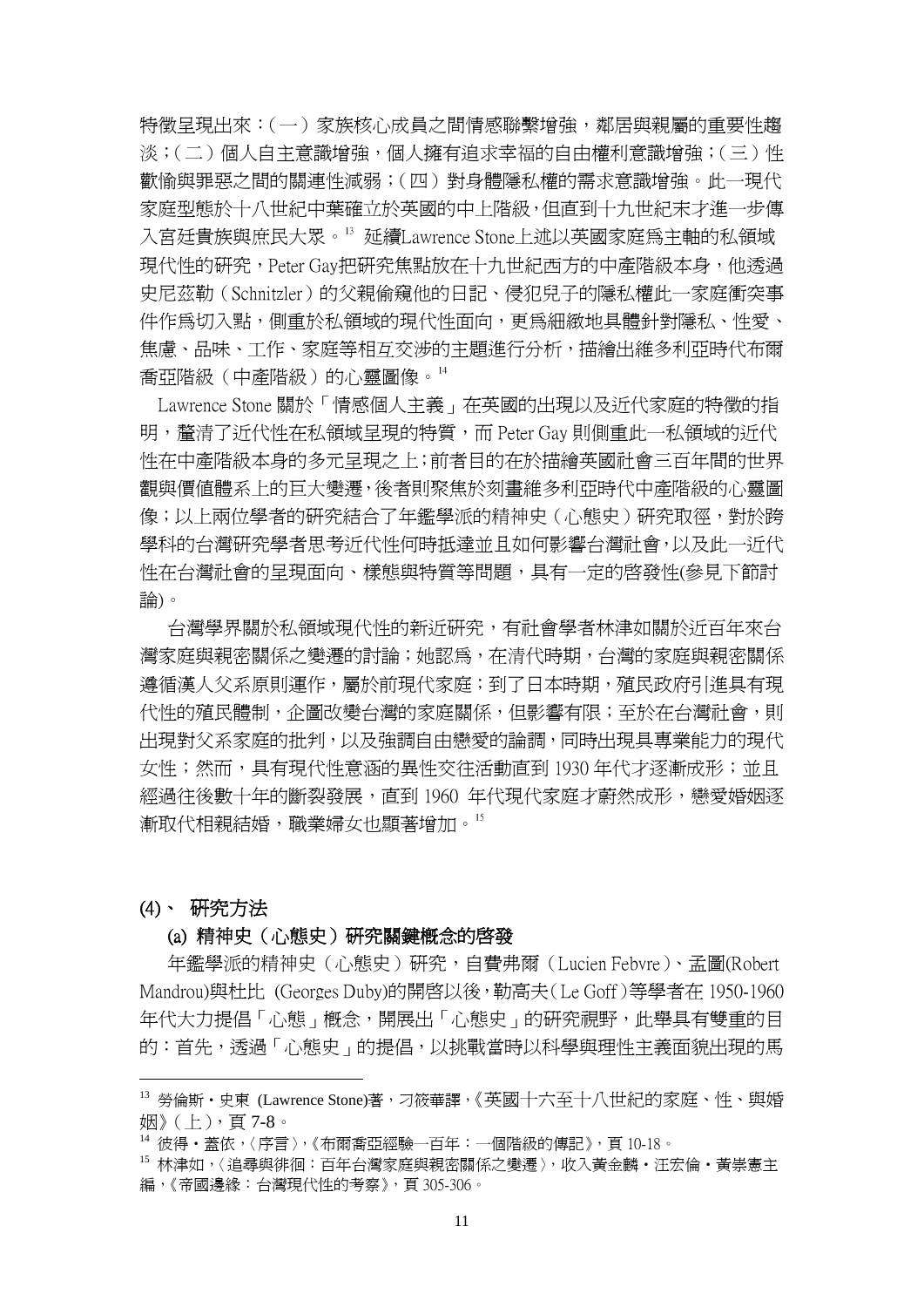克斯主義唯物史觀的決定論或進步論觀點,並用它作為強調「下層結構」決定「上 層結構」的唯物史觀的「解毒劑」; <sup>[16](#page-14-0)</sup>其次, 勒高夫等學者藉著「心態史」的研究 取徑的提倡以對抗哲學式的思想史研究;他們認為思想史家將思想孤立於思想產 生的條件之外,將思考的形式與社會生活分離開來,而落入抽象化的危險;他們 同時認為思想史研究者偏好選擇那些處於社會上層並相信思想可以統一且亙古 不變的知識菁英作為研究對象。"因此,為了避免這些偏見,當勒高夫等心態史 家進行思想人物的研究時,通常「忽略所有邏輯連結,忽略所有論證推理的巧」 妙」,注重思想人物那些習以為常而不自覺的「無意識的(inconscient)」言語文 字,主張「從日常生活的深層面向之中,才能捕捉到一個時代的風格;換言之, 勒高夫等心態史家所謂的「心態(mentalities)」,指的是比較偏向日常生活層面 的、非理性層面的、未經邏輯建構的、不經意流露的、未必連貫一致的、模糊且 不精確的「想法」;此外,對勒高夫等心態史家而言,「心態」此類在日常生活中 不自覺流露的想法並非單一個人所獨有的,而是某一時期的社會中某一群人所集 體共有的某些想法,「心態史」研究強調此一集體共享性與多樣性,正意味著它 對思想史家偏重上層少數知識菁英的修正。[18](#page-14-2)歷史學者Robert Darnton進一步指 出,年鑑學派的心態史家在關注人類群眾情感、日常生活態度與價值觀等精神面 的主題之外,「他們也企圖借助社會學與人類學的研究方法,以及關於人類現象 的詮釋觀點,以掌握人類在社會活動背後的複雜的心理結構,並進一步從人類心 態的描述中探討社群、社會結構、社會變遷之間的關係。」由此觀之,心態史家 表現出從跨學科的整合研究中追尋社會整體歷史的努力。具體而言,年鑑學派的 精神史(心態史)的研究包含社會文化的一系列基本層次與課題:「人們對生活、 死亡、愛情與性、家庭、宗教、政權等基本觀念、態度與行為方式」,以及「口 頭傳說、神話傳奇、民俗民風、日常規範」,都可視為精神史研究的主要課題與 對象;正是在這些層次與課題上,歷史學與人類學得以找到共同的語言,歷史人 類學研究取徑的確立,又使心態史研究領域得以不斷深入。[19](#page-14-3)

精神史(心態史)研究所包含社會文化的許多基本層次與課題,相當程度與本 文討論的「私領域」範疇相互重疊;將精神史研究的諸多核心概念與現代性課題, 置於台灣社會的歷史脈絡中進行整合研究,正是筆者在本文中的主要嘗試。

#### (b) 日記研究取徑

1

精神史(心態史)研究取徑固然開展出寬廣的研究領域,但在研究實踐的過程

<span id="page-14-0"></span><sup>16</sup>鄭志鴻 ,《雅克勒高夫的法式新史學》。頁 72-88。

<span id="page-14-1"></span><sup>17</sup>鄭志鴻 ,《雅克勒高夫的法式新史學》。頁 89-91。

<span id="page-14-3"></span><span id="page-14-2"></span><sup>18</sup>鄭志鴻 ,《雅克勒高夫的法式新史學》。頁 92-96。 Peter Burke 也指出精神史研究的三個特點: 首先,它強調集體的而非個人的態度;其次,它強調無法言說的或無意識的假設、觀感、「實際 的原因的作用或是日常生活的想法,以及有意識的思維或複雜的理論」;最後,它關心信仰的結 構及其內涵、範疇、隱喻與象徵,以及人們如何思想與他們想些什麼;參見 "Strengths and Weaknesses of the History of Mentalities," *History of European Ideas*, 7/5, pp.439-451。 <sup>19</sup>姚蒙,《法國當代史學主流 : 從年鑑派到新史學》,頁 192。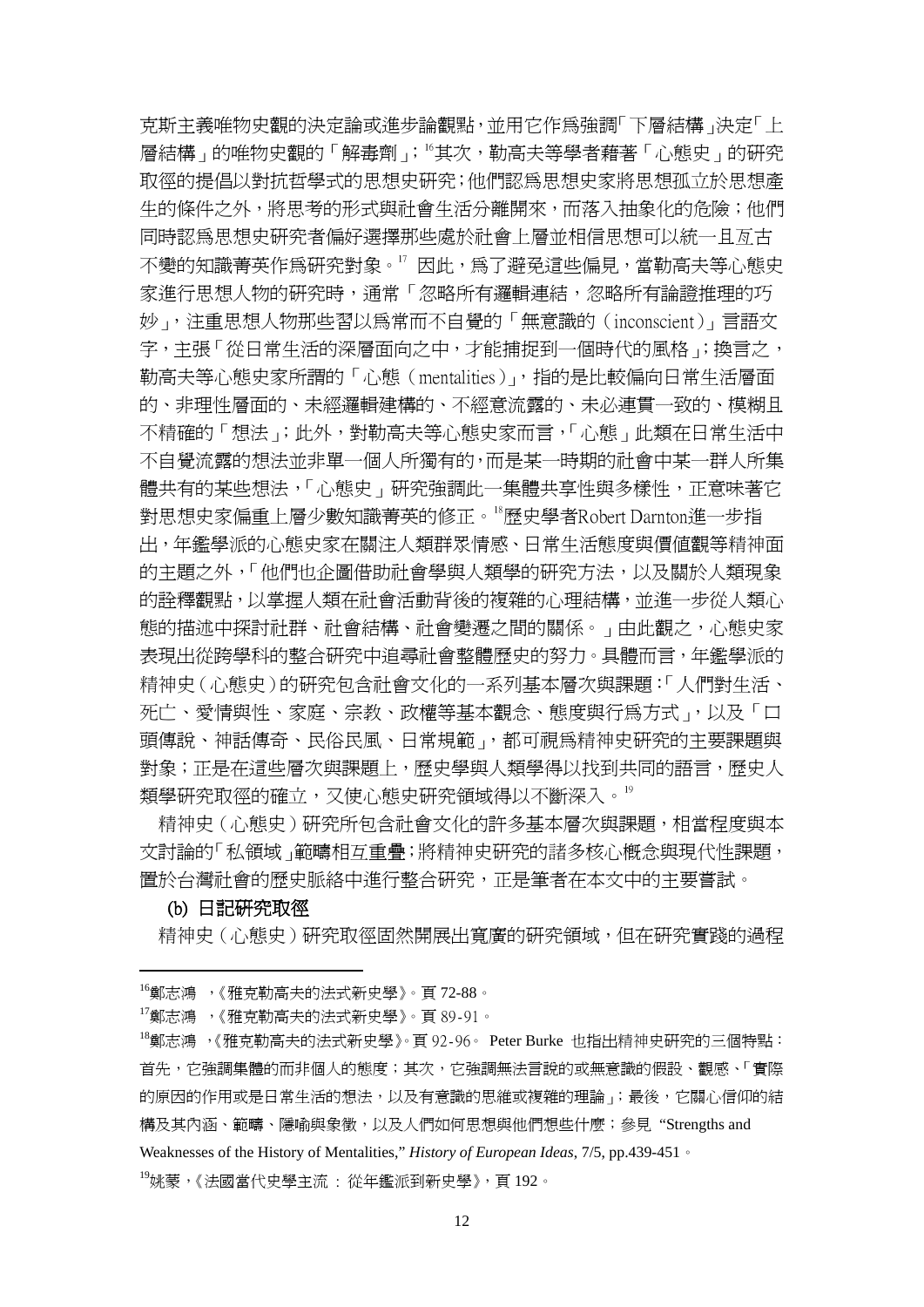中經常遭遇到一些困境與限制:首先,「模糊性」作為「心態」概念本身的特點, 卻經常被批評者質疑它在概念上缺少一致性,缺少科學內涵,並且在認識論上有 其難以操作的弊端;其次,心態史研究在實踐的過程中很少產出具有說服力的研 究範例;最後,心態史研究所設定的主題的相關史料有其邊緣性格,這些史料不 僅留下甚少,而那些留下來的現存史料則大多由上層知識菁英自覺的、在嚴格的 思想框架中產出的,這導致心態史研究在其所依賴的史料上的侷限性。[20](#page-15-0)

然而,日記作爲本文依賴的主要研究史料,適足以彌補上述心態史研究在資 料上匱乏的限制。Rachael Langford 與Russell West 在兩人合編的論文集Marginal Voices, Marginal Forms Diaries in European Literature and History 的〈導論〉中, 提到 研究私人日記的四種主要取徑,除了將日記設想成「一種主體性的形式」,「一種 在日常生活中的實踐」以及「一種小說的形式」之外,日記也被視為「一種歷史 的資料; "換言之, 日記是一種以日記作者自我為中心, 對於以每日為基礎的日 常生活中的活動與想法的內在資料的立即性(而非回顧性的)記錄,特別它大量 地紀錄並保存日常生活中不經意的、流動且模糊的、無意識的、傾向私領域的許 多想法與感覺這一點上,它在這方面相關史料的豐富性,確實可以是心態史研究 主題所重視的那些邊緣史料的主要來源之一。然而,日記作為歷史研究史料,仍 有幾個應該面對的問題有待回答:在歷史中,日記如何標示它的位置? 日記所 援用的參考性模式(modes of referentiality)是什麼?日記論述與其他歷史論述如何 不同?在日記文本中,公領域與私領域之之間如何互動?"以上這些問題會因日 記的功能、作者意圖、風格、出版與否,乃至其所置身的書寫文化傳統等因素, 而產生差別的回應,在本文的討論中也會試圖針對這些問題進行回應。

必須說明的是,多數精神史(心態史)研究者(例如勒高夫與 Peter Burke) 傾向認為精神史研究的主要特點之一在於強調「集體的」而非「個人的」態度的 研究,但筆者本文所依賴的日記資料卻是以日記作者爲中心的「個人的」論述, 這兩者之間的落差與矛盾應如何面對?筆者認為,強調集體性的精神史研究取徑 可以與以「個人的」自我論述為主的日記史料文本進行方法論上的整合,換言之, 筆者本文討論的私領域現代性主題,試圖整合個人層次(日記作者個人)與集體 層次(以日記作者爲中心的脈絡範疇包括家庭/團體/社會/時代的放射擴散)心 態,而展開的精神史研究;此一以個人層次為中心所展開的精神史研究,呼應年 鑑精神史家勒高夫所謂「從日常生活的深層面向之中,才能捕捉到一個時代的風 格」的核心觀點,也呼應「微觀史學」所強調的「由小見大」的研究取徑。

再者,筆者本文採取日記研究取徑以進行私領域現代性課題的研究,另一個 主要的理由在於日記文類的興起與現代性之間密切的關連性的考慮。前述 Peter Gay 關於資本主義社會中產階級的現代性研究(也就是西方三種現代性原型中居

<u>.</u>

<span id="page-15-0"></span><sup>20</sup>鄭志鴻 ,《雅克勒高夫的法式新史學》。頁 109-112。

<span id="page-15-1"></span><sup>21</sup> Langford, Rachael, and Russell West, eds. *Marginal Voices, Marginal Forms Diaries in European Literature and History.* p.6.<br><sup>22</sup> Langford, Rachael, and Russell West, eds. *Marginal Voices, Marginal Forms Diaries in European* 

<span id="page-15-2"></span>*Literature and History*. ,pp.10-11.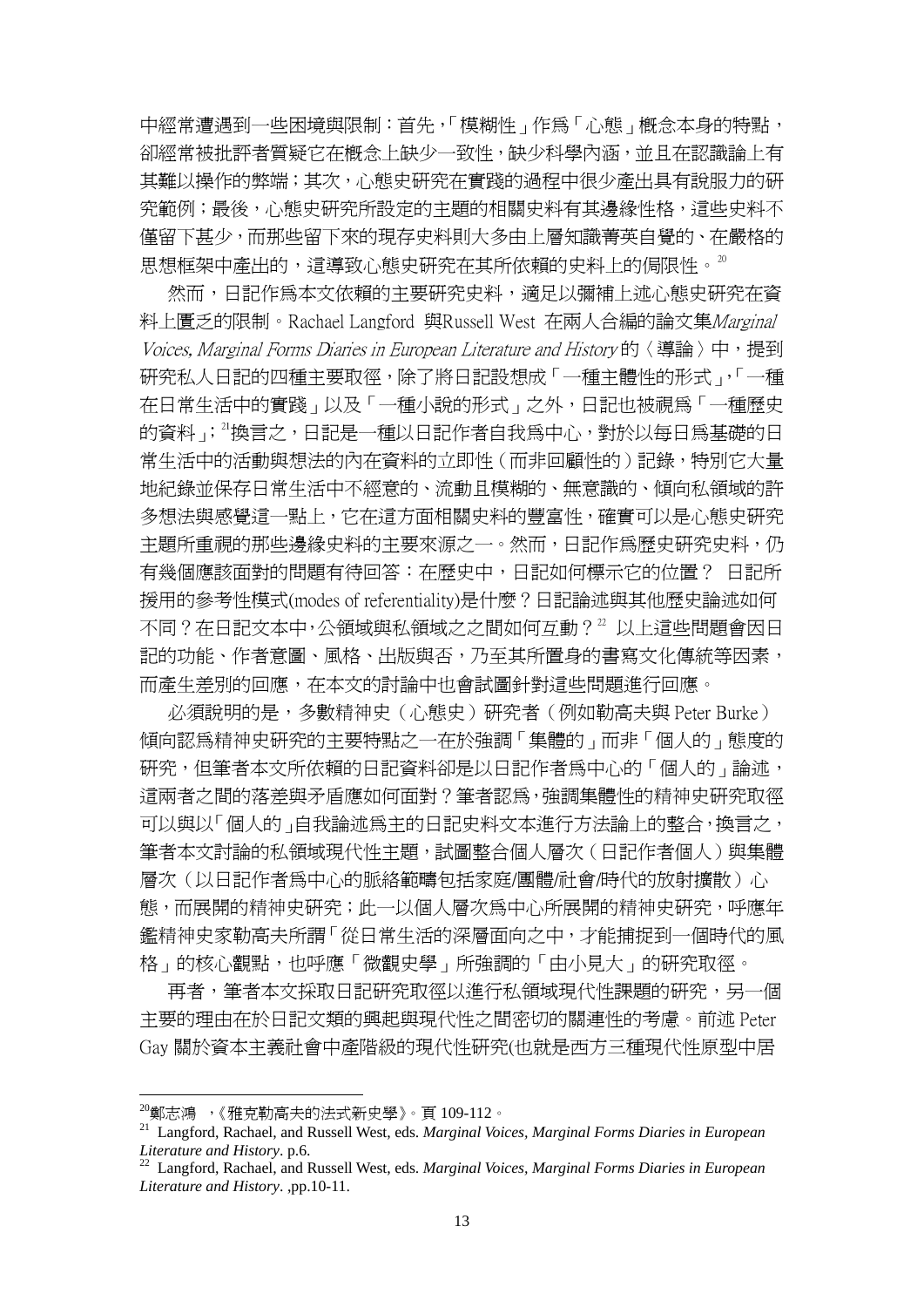於主流的「布爾喬亞現代性」),採用史尼茲勒(Schnitzler)的私人日記遭到他 的父親偷窺而暴露出兒子隱私權受到侵犯此一家庭衝突事件,作為他探討十九世 紀西方中產階級在私領域現代性面向上多元並呈的心靈圖像的切入點;Peter Gay 此一獨特的研究手法具體凸顯私人日記所強調的隱私權觀念與十九世紀布爾喬 亞的現代性之間密切關連性。更且,此一關連性在 Lawrence Stone 上述「情感個 人主義」作為英國現代家庭型態主要特徵的論述中也獲得印證;Lawrence Stone 認為:在英國中上階級領先出現的「現代」家庭型態中,其四大關鍵特徵包括對 「隱私權」的需求意識增強以及「個人自我意識增強」兩者;美國日記研究學者 Margo Cully 更進一步指出,「現代」西方日記的主要特質,即體現在日記文類對 「隱私權」(privacy)與「自我」(self)的強調;然而,必須說明的是,上面討 論的現代性是指英國與美國等清教徒傳統的「布爾喬亞現代性」而論。

相對而言,在社會主義傳統的國家,亦即如蘇聯等強調「馬克斯主義現代性」 的地區,日記(或自傳)等關於自我的書寫紀錄(ego documents),其功能、特質、 風格乃至在公私領域的界線等方面,應如何被看待呢?這些書寫紀錄與現代性的 關係為何?再者,對台灣社會與歷史而言,特別在私領域面向,此一社會主義國 家的日記(或自傳)書寫傳統具有何種意義呢?

相對於Peter Gay關於資本主義社會中產階級的近代性研究,Jochen Hellbeck以 社會主義國家蘇聯在史達林時期的日記(與自傳)資料為主要材料,透過這些關於 自我的紀錄,探討蘇聯公民在史達林時期如何構想他們自我以及自我在社會中的 角色等問題。Hellbeck指出,這些蘇聯的日記作者所建構的自我並非是「自由的 個人主義(liberal individualism)」,而是將他們自身與社會整體(特別是革命的歷 史過程)相連結的「社會主義主體性」,在此一自我轉化的建構過程中,公私領 域的區分被排除;他同時指出,史達林時期蘇聯公民「書寫或談論自我」這件事 變成相當政治化的活動,日記或自傳也因此具有相當的政治意涵。[23](#page-16-0)

#### (c) 日常生活研究取徑

<u>.</u>

以上的討論,不管是日記的研究取徑,或是精神史核心概念的啟發,兩者的交錯 重疊的部分,都與「日常生活」(everyday life)這個社會範疇密切相關。近二、 三十年來西方史學界開始出現「日常生活」史學,這是自1970年代以來,西方史 學界開始擺脫以尋求歷史發展規律與模式的社會科學影響(不論是馬克斯史學或 年鑑學派),轉向從一般老百姓乃至「邊緣人物」的日常生活之中,以尋找歷史 意義;導致此一學術研究重心轉向原因包括:首先是西方學界對現代化典範產生 質疑;其次是受到以非西方社會為研究對象的文化人類學的影響,而產生對「邊 緣地區」如市井小民等日常生活相關主題的研究興趣;再者,文化理論(例如日 常生活美學理論)也啟發史學家從日常生活角度觀察、思考並概念化相關研究議 題;最後,從歷史學本身發展來說,透過日常生活史學的研究實踐,可以回應長 久以來社會史研究無法解決的根本問題,也就是如何理解個體經驗與總體結構之

<span id="page-16-0"></span><sup>23</sup> Hellbeck, Jochen, *Revolution on My Mind: Writing a Diary Under Stalin*, pp. 4-5.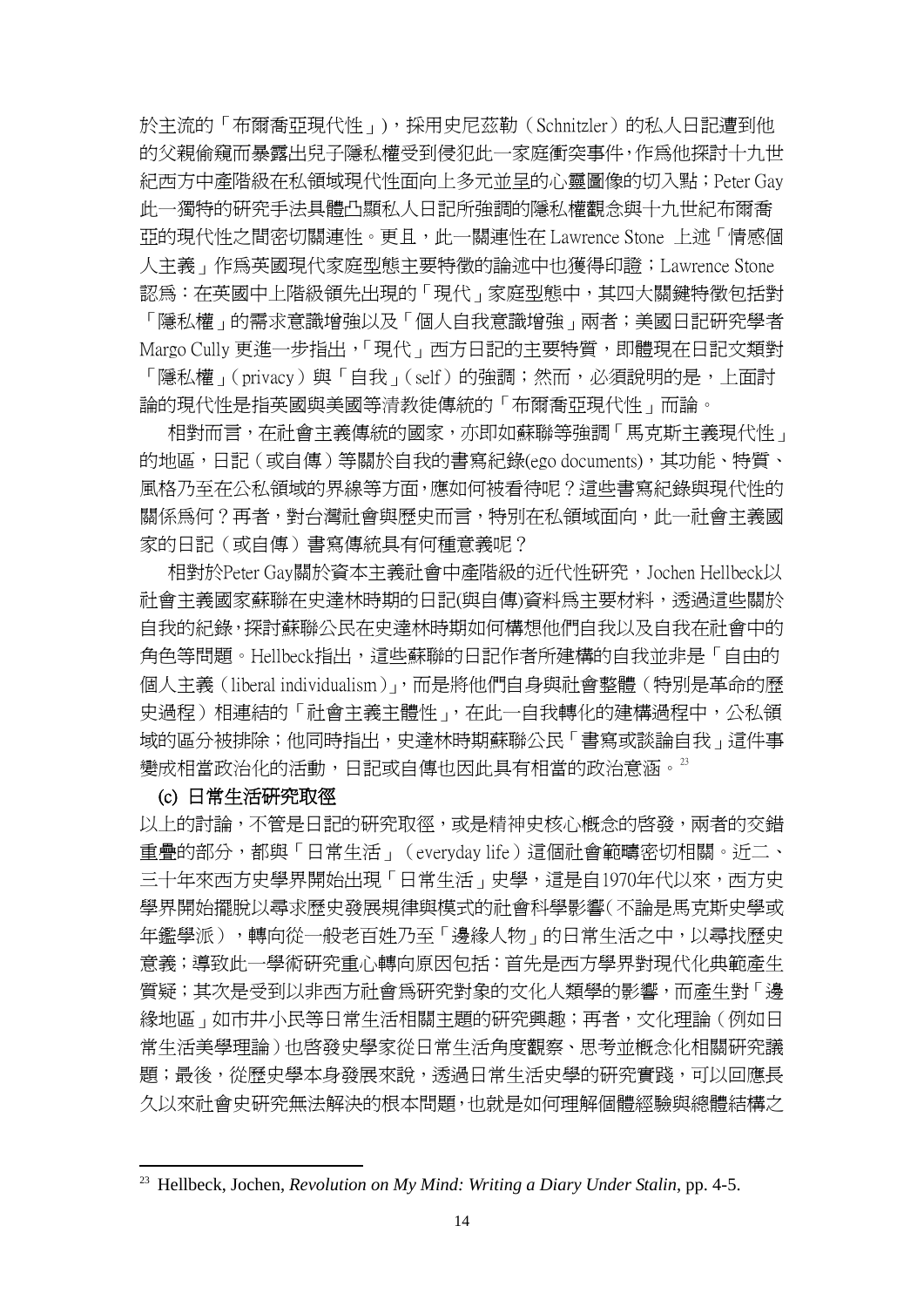1

#### (5)、結果與討論(含結論與建議)

本書嘗試在東亞相關研究上,以日記出發,進行一個環繞在「殖民近代性」與「近代 性」等主題上並具有區別意義的新的研究取徑。日記作為分析的文本,本身具有雙重的性質: 日記作為一種研究史料,在歷史學上經常被視為最貼近日記作者本人內心世界的記錄,也是 瞭解日記作者及其所涉相關事件內在動機的最直接方式;又日記作為文學之一種文類,它經 常離不開「自我 (self)」與「私密 (privacy)」這兩項特質,因此具有連結「近代性」與「殖 民近代性」等主題研究的適切性。 上述針對歷史學與文學史環繞在日記本身所蘊含研究可 能性的思考與探索, 直接啓發筆者在本書中的研究主題: 亦即以黃繼圖個人日記為中心進行 文本的脈絡性分析,討論日記作者在公、私領域之間的交疊活動與思維,並側重與「私領域」 相互交涉的問題點進行連結與探討,試圖釐清並進一步詮釋源自西方社會的「(殖民)近代 性」在台灣社會的生成與變遷,以及其所呈現出的多元樣態與特質。

在本書中,「近代心智(modern mindset)」(或「現代心智」)的概念,著重其「整 體成套」並具有「多重向度」與「多義性」的概念特質。並且隨著變動的歷史階段與隨之而 來的歷史情境,而產生重構與再構的變遷發展。

在本書中,筆者指出,黃繼圖的近代心智,大約在1930年代前半期(台北高校與京都 帝大時期),以整套且多面向的呈現構造展開;在此一形成過程中,此一近代心智具有西方 自由主義特質,接近西方社會中三種現代性之一的「布爾喬亞現代性」(bourgeois modernity),因此,它在公、私領域上體現「自我主體意識」、「自由自治」、「反體制 抗議意識」與「隱私意識」等核心價值;並且,在此一近代心智形成時期的後半期(京都帝 大時期),西方社會中左翼「馬克斯現代性」(Marxist modernity)也影響黃繼圖上述的近 代心智主體,並導致他介於普羅與中產小市民之間「自我認同」的尖銳緊張關係,並以高度 焦慮的現象出現。

從1930年代中後期開始,戰爭動員體制與相應的「法西斯現代性」(如廖咸浩的提法) 主導台灣社會,對此,廖咸浩認為台灣多數民眾「虛與委蛇」的加以周旋;但筆者對此一論 點持保留看法,因為,即使如自學生時期即體現反軍國、反體制理念的黃繼圖,他的近代心 智主體本身,至少在「奉公」的心態層次上(如果與「皇民化」政策論述作某種區別),已 經受到此一強調國家主義的「法西斯現代性」所影響,並導致他對日本帝國採取一定程度的 合作取徑;換言之,黃繼圖的近代心智主體受到戰爭動員體制與戰爭發展在特定面向的一定 程度的重新塑造。然而,必須說明的是,即使到了戰爭中後期,黃繼圖的近代心智主體仍然 相當程度延續戰爭爆發以前以自由主義為主軸的核心價值,這體現在他作為辯護士,在公領 域上針對法院官僚作風的批評,以及在離婚案件法庭辯論過程中採取較為尊重當事人自身意 願的作法之上,並且,在私領域上體現對於日記書寫的隱私觀念的實踐態度之上。

黃繼圖以自由主義核心價值為主體的近代心智,在戰後初期的十年間經歷巨大的挫折

<span id="page-17-0"></span><sup>24</sup> 連玲玲,〈新典範或新危機?「日常生活」在中國近代史研究的應用及其問題〉,頁 1-3。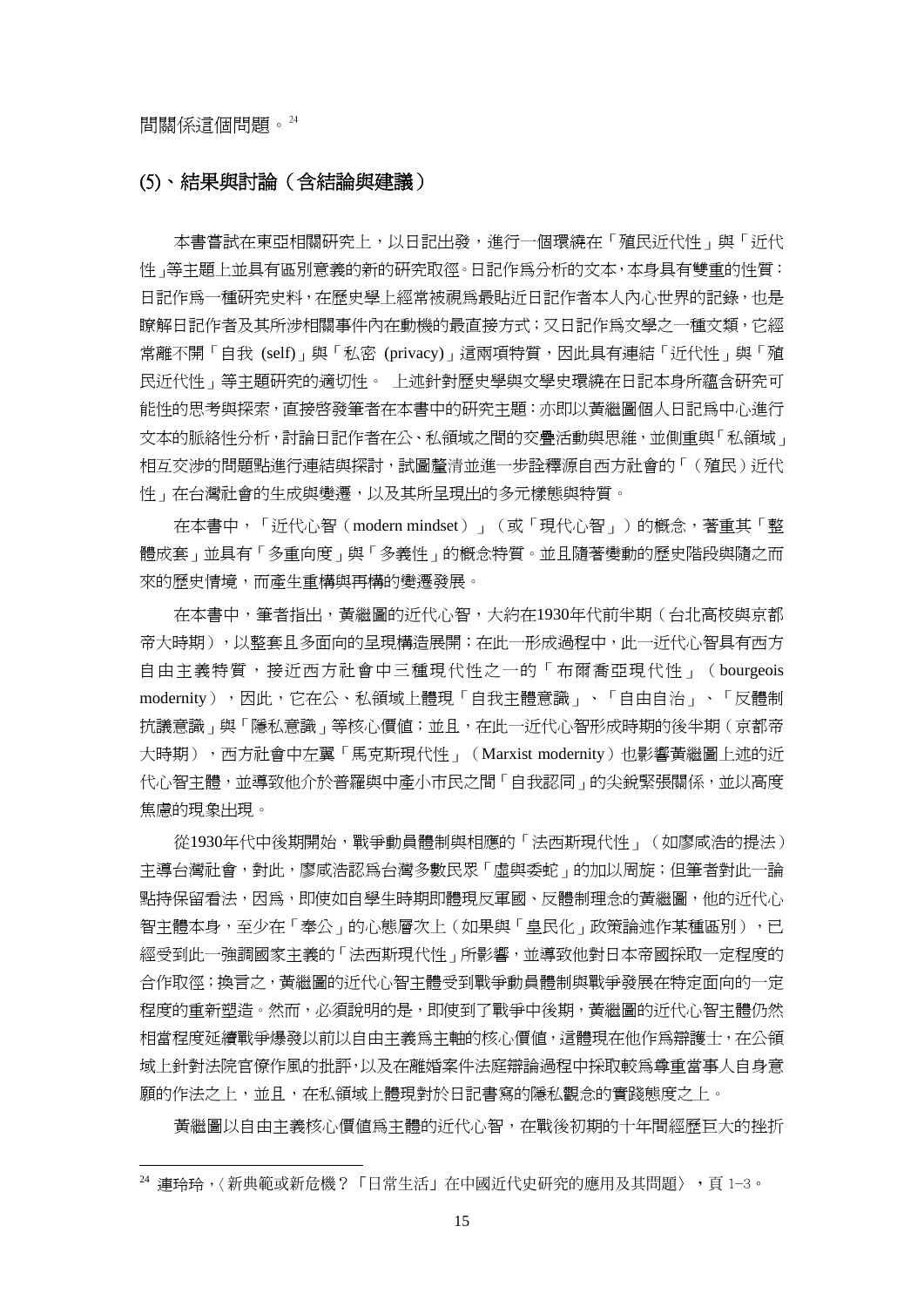與壓抑的歷史過程,成為陳芳明與黃崇憲所稱的「被禁錮的現代性」,並在「黨國體制」(顧 忠華稱之為「黨國現代性」)之下受到一定程度重構的影響;然而,黃繼圖此一自由主義的 近代心智主體經歷壓制與禁錮的挫折之後,開始產生反彈的回應,這體現在他對公領域的法 院審判文化的尖銳批評,與「司法改革」想法的提出。此外,在公領域的政治參與層次上, 黃繼圖(及其家族)堅持自由自治的反體制理念與抗議意識,並以「黨外」的路線參與逐漸 受到黨國體制掌控的新竹地方政治與派系。換言之,直到1950年代中期,「黨國現代性」已 相當程度掌控台灣社會與司法體系;但對黃繼圖而言,經過重拾規律的日記書寫習慣以及延 續青年時期以來的自由主義近代心智,在1950年代中期他仍透過「黨外」路線的地方政治參 與行為,持續對黨國體制進行抵抗。

#### 本書各章主要論點概述

(第一章)探討的主要問題是,從黃繼圖的個案經驗中,在他所置身的台灣社會中, 由於什麼樣的歷史條件或歷史情境,(殖民地)近代性開始影響黃繼圖並於在其心智之中醞 釀?黃繼圖日記中所見他在1930年代初期的思想世界與心態世界為何?

首先,筆者考察黃繼圖早期的學校與家庭教育,並指出,新竹中學時期的黃繼圖正暴 露在校園內部帝國意識與武化氛圍之中,特別是(殖民地)近代性的規訓之下,而形塑並具 現出自身的馴化性格與從順身體;然而,很可能受到當時活躍於台灣政社運動的父親黃旺成 的影響,從1929年起,黃繼圖開始淮行日記的書寫,此一書寫行為開啓了他透過以每日為基 礎的反省以進行「自我建構」的過程;雖然,黃繼圖中學時期的日記記錄在內容上主要充斥 他在公領域的學校參與經驗,但是,當他開始進行日記書寫此一行為本身,以及在日記書寫 中開始出現少數探索自身內在世界的內容的新嘗試,這些發展都意謂著一個新的探索並建構 自我的過程已經在他心中的開展,並且,此一探索自我的過程是以「對抗」當下他所置身的 帝國馴化與近代性規訓的約束為起點。

接著,筆者從幾個面向切入,重建這位本島人學生精英在台北高校期間的內在精神世 界,並進一步說明近代性如何在校園的日常生活層次中,逐漸嵌入黃繼圖的精神世界之中。 筆者指出,在黃繼圖的近代自我主體意識的形成過程中,1930年9月爆發「反體制」的台北 高校罷課事件,標示著黃繼圖醞釀中的近代自我主體意識,與長期以來由近代性、帝國性與 家族關係等差異的規訓形式所形塑的「從順的心智」兩者之間,產生正面衝撞的重要契機; 並且,此一正面衝撞關係反過來將反體制的自由自治理念,內化於黃繼圖此一近代自我主體 之中。同時,台北高校自由自治的宿舍文化以及放任頹廢的高校校園風氣,在往後的校園日 常生活耳濡目染中,逐漸使黃繼圖得以從此前中小學馴化教育的規訓之中解放出來,醞釀著 早期的近代心智。

最後,筆者從構成黃繼圖近代自我的三個初步的形式著手,試圖勾勒出台北高校期間 黃繼圖初步蘊生中的近代心智的基本構式與整體圖像。筆者指出:黃繼圖在台北高校期間具 有近代意義的日記書寫風格與內容,其背後隱藏著一個正在蘊生中的近代心智;此一近代心 智除了表現在黃繼圖的反體制思維、近代國族意識的形成、社會主義思想的探索等面向外, 它也表現在私領域的面向上,也就是對隱私觀念的重視,以及家庭生活中核心成員之間逐漸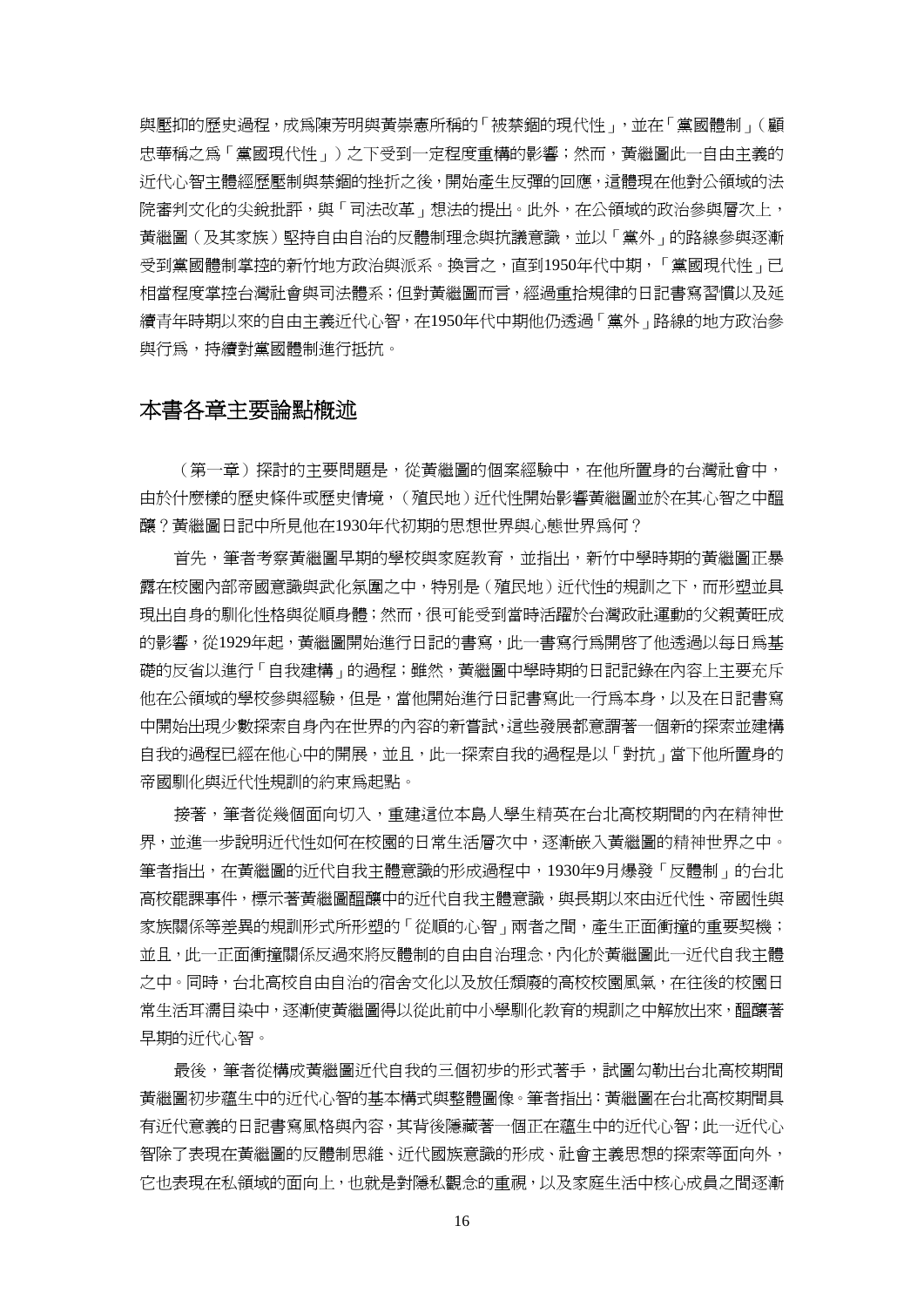朝向相互溝通並遠離家戶長威權式的互動方式之上。換言之,此一近代心智在其初期蘊生的 過程中,便已呈現出具有「整體」意義的、「多面向」的構造,並且各個面向之間具有交疊 的關聯性,而非個別的單獨存在。

筆者在〈第二章〉指出,黃繼圖在台北高校時期醞釀中的近代心智,在進入日本帝國 都會京都大學求學的新歷史情境之後,經歷更為多面向的深化發展,而此一深化發展的開 始,與他剛淮入京都帝大時親身參與日本近代史上的「京大瀧川事件」的經驗密切相關。黃 繼圖在1933年「京大瀧川事件」的親身參與經驗,導致他的近代心智中的政治面向,特別是 台北高校以來的自由自治與反體制理念,在對抗逐漸法西斯化的帝國當局的過程中,獲得更 進一步的釐清、內化與鞏固;並且,此一套近代政治理念的內化與鞏固的過程,貫穿黃繼圖 整個京都帝大三年的學習期間,並在1936年畢業初的高等文官考試中,以強烈的否定方式抗 拒「憲法」考題所透露法西斯化國家權力開始控制國家文官考試的訊息;然而,當時校園內 外快速上升的日本帝國軍國主義氛圍,持續直接與間接的衝撞這位具有自由心智與反體制思 維的台灣青年學生,並在1936年上半年期間造成他的精神與思想世界處於深刻的焦慮狀態。

然而,必須說明的是,由於披露黃繼圖上述內心世界獨特焦慮感的相關紀錄,在該時 期的日記記錄中處處可見,並且這些記錄經常以大篇幅的自我剖析方式在日記中呈現,因此 筆者認爲,除了上述政治與思想面向的根源之外,造成黃繼圖此一深刻焦慮感另有其多重的 內在根源:首先,從心理與身體面向而言,包含考試的學校制度、專業化教育以及文官考試 所允諾的官僚體制生涯等內化各式各樣「規範」的「現代文明」本身,正是壓抑、扭曲黃繼 圖形成中的近代主體意識,而產生巨大焦慮感的根源,並以長期的「神經衰弱」現象呈現; 其次,從階級身份認同的層面而言,黃繼圖在追尋「階級自我」過程中,出現在「意識型態 上」階級自我的普羅自我認同,與「行為上」的小布爾喬亞世俗化傾向之間,存在著無法磨 合的緊張關係,此一緊張關係因此成了他在「階級自我」的認同探索過程中的焦慮根源;而 當他作爲一個「抱著普羅的自覺並且擁有自我驅動自覺的人」卻又無法「徹底排除小市民性 格」的時候,他心中此一焦慮感便進一步轉化爲強烈的自我厭惡意識與自我否定意識。

筆者上面從政治思想面向、心理與身體面向以及意識型態面向切入,以黃繼圖在1936 年上半年期間深刻的焦慮狀態為主軸進行分析,試圖透過整體性的觀照,以呈現黃繼圖不同 面向近代心智的整體圖像。至於,在京都時期黃繼圖體現的近代心智,在日常生活中私領域 面向的呈現方面,筆者重建京都時期黃繼圖的戀愛觀與(異)性認識,並指出,黃繼圖在當地 的性探索一直無法離開道德上的罪惡意識。再者,筆者透過黃繼圖在京都的台灣友人林玉秋 的夫妻關係的考察,並指出,在1930年代,台灣社會的大家庭制度仍然牢不可破的情境下, 住在京都的林玉秋夫妻正在實驗著一種以中產階級為主的現代小家庭制度;但其小家庭生活 中緊張的夫妻關係,則透露出夫妻雙方對於家庭內部夫妻關係的「平等性」問題存有認知上 的落差;因此,可以推論,林玉秋夫妻的案例顯示,其夫妻關係的本質具有朝向近代性移行 的過渡性質。至於,京都帝大另一位台灣學生林德富與已婚日本女子的異國戀情,顯示黃繼 圖的這位友人在戀情過程中挑戰三重層次的藩籬:即台日人之間的國族差異、殖民地位的不 平等關係,以及戀愛對象的已婚身份等三個層次的藩籬;在挑戰三重藩籬的過程中,林德富 展現出對個人自主意識的覺醒,以及對於個人擁有追求幸福的自由權利意識的認同,而此一 覺醒與認同已經具體地標示出「現代性」在私領域愛慾關係上的鮮明印記。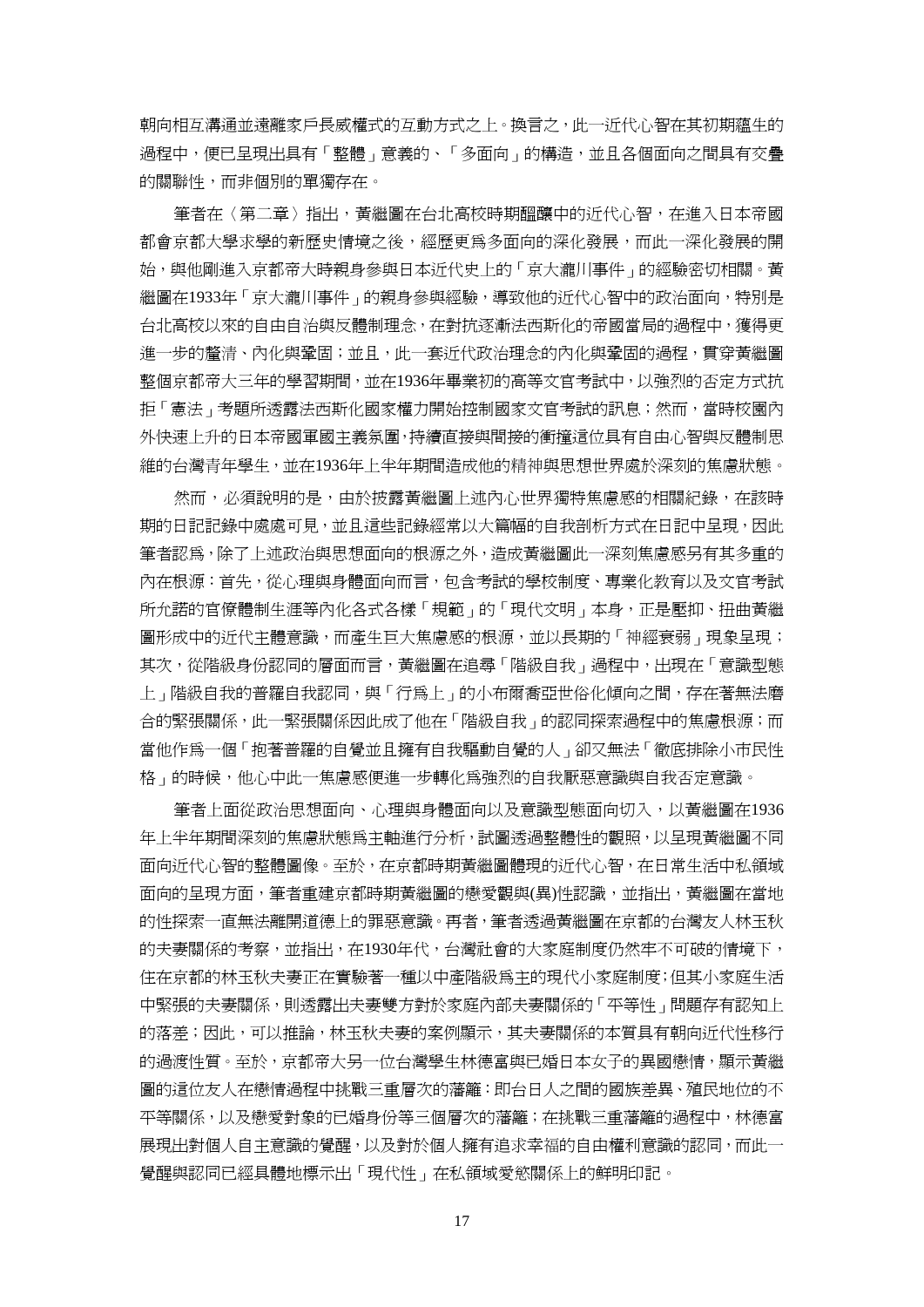與林德富個人主義式的戀愛觀相對照,黃繼圖本身的戀愛觀顯得較為保守;林玉秋夫 妻的緊張婚姻關係可能使他對於婚姻生活產生些許疑慮,加上父親黃旺成的外遇戀情與因此 失去和諧的家庭關係,很可能是黃繼圖對於個人主義式的戀愛觀產生負面理解的主因;京都 時期的黃繼圖,對於「戀愛至上主義」的父親及其外遇戀情,產生一種輕蔑的想法,並視之 為「淺薄性的呈現」。綜言之,1930年代中期往返於日本與台灣社會的黃繼圖及其周遭的台 灣親人與友人,在戀愛、婚姻與家庭關係的主題上,正見證著「私領域」現代性的多元呈現、 過渡與變遷。

在〈第三章〉,筆者討論黃繼圖法律心智如何開始並展開,在京都帝大法科的法學訓 練,以及他在京大期間對台灣社會中的法律文化的觀察與理解;繼而,筆者介紹他通過高等 文官司法科考試後在東京辯護士會接受全套的專業實習訓練,其實習內容先從辯護士倫理與 基本知識課程開始,進而進入實務相關知識與實務具體技能等實習內容,而在最後半年密集 的演習課程的準備之後,成功通過司法省檢定考試並正式成為具有開業資格的辯護士。

再者,本章的另一焦點,在於討論1930年代中期黃繼圖自畢業後如何進入殖民地公職 部門(新竹州廳)任職,以及其在心態史的意義。筆者指出,殖民地台灣社會在1930年代中 期醞釀一股「向公移行」的社會心態趨向,並且,此一「向公移行」的社會心態趨向的產生 與殖民政府在戰爭動員初期所營造的奉公意識有密切關係;殖民政府在日常生活層次上將此 一奉公意識細緻的鑲嵌於當時的精神動員運動之中,透過如「國民精神總動員強調週」、「收 音機體操调」與「大清潔」運動等措施加以落實;結果導致此一奉公意識涿漸成為主流社會 心態,並進一步侵入台灣社會的個人與家庭的私領域,迫使台灣社會私領域疆界的明顯退縮。

筆者繼續指出,在戰爭初期的台灣社會中,此一由官方營造的奉公意識逐漸成為集體 性的社會心態,並在日常生活的層次上,成為戰爭初期(1937-1938)台灣社會得以經歷一次逐 漸「轉向」支持日本對中國戰爭的集體心態基礎。筆者在*From Honto Jin to Bensheng Ren: the Origin and Development of Taiwanese National Consciousness* 一書中曾經論述: 黃旺成與吳 新榮等在1920年代具有反殖民經驗的台灣知識人,主要因為包括戰爭動員與戰爭宣傳等戰爭 本身的過程與因素,而導致他們在戰爭初期(大約1938-1939年間)經歷一次「轉向」,從負面 被動的立。

在本章的討論中,筆者進一步指出:黃旺成與吳新榮等台灣知識人在戰爭初期的「轉 向」的發生,部份導因於當時台灣社會逐漸出現由官方營造的集體性的「向公移行」乃至全 面性的奉公意識的社會氛圍;換言之,上述此一有別於「皇民化」政策論述的奉公意識(廣 義的「公共意識」)的形成,一方面在一定程度上為長期以來因「台灣人無出路」引發的台 灣社會的集體焦慮心態提供解套與出路,另方面則成為導致上述戰爭初期台灣社會「轉向」 的社會集體心態基礎。場,逐漸轉為在日本對中國的戰爭中採取較為合作的態度。<sup>51</sup>

〈第四章〉的討論可以視為〈第三章〉的延續,以戰爭中後期(1940-1945)的動員體制 如何對於台灣社會的近代性產生重構作用為主要問題意識。筆者指出,台灣的社會心態自 1930年代中期發展出「向公移行」的趨勢,此一心態趨勢經過中日戰爭期間的強化,特別是 1941年皇民奉公會成立之後,到了太平洋戰爭期間更趨於穩定的主導心態;對同一期間的黃 繼圖而言,上述的「奉公」心態也體現在他個人身上,並進一步他在戰爭立場上趨向與殖民 政府合作的立場。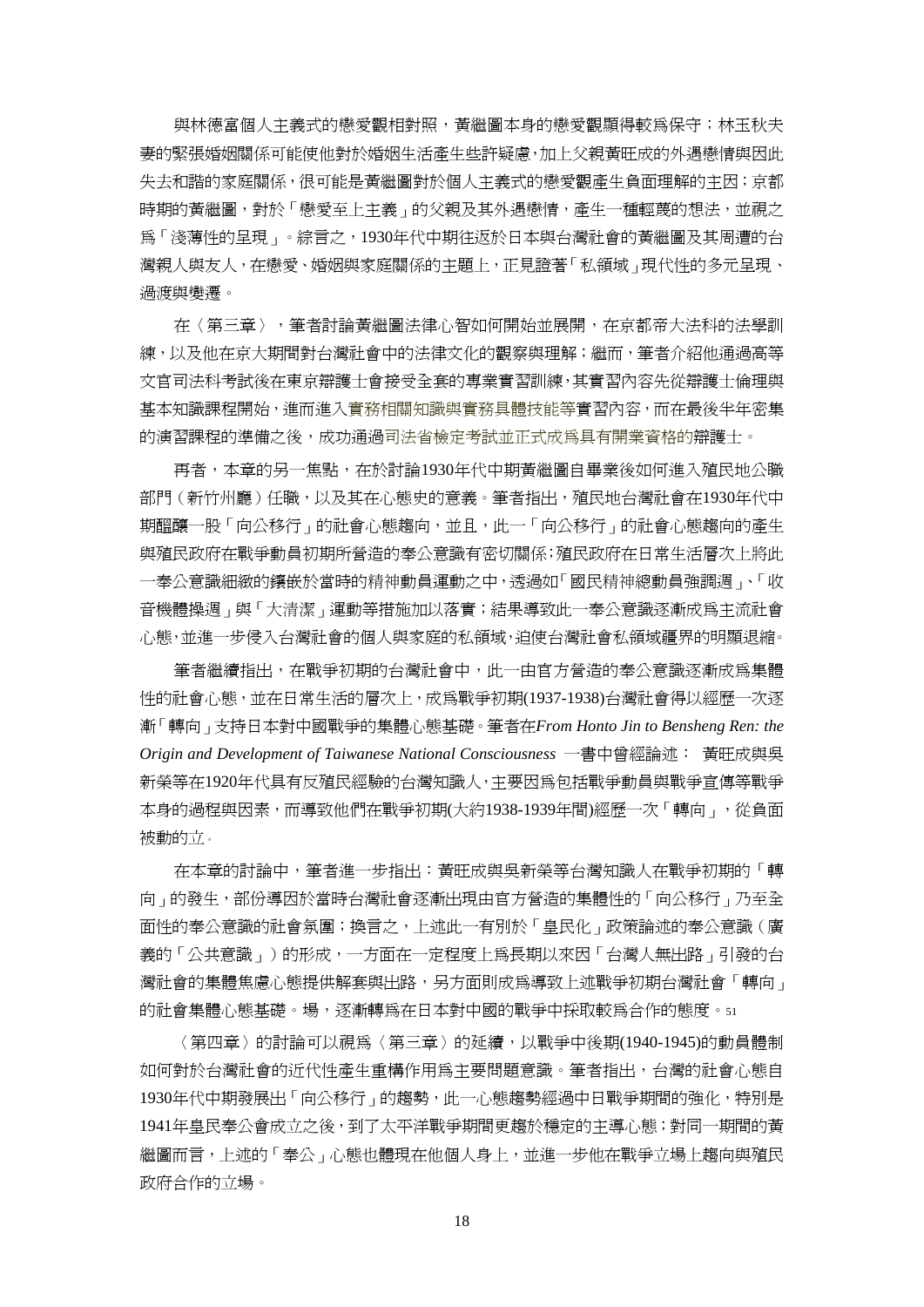再者,法律史學者指出,台灣從1920年代到1930年代進入戰爭時期法律變遷的大方向, 亦即從自由民權(個人主義)轉爲強調集體奉公的國家主義;就黃繼圖的個人經驗與觀察而 言,台灣社會的法律的近代性在戰爭動員體制之下受到什麼樣的重塑?筆者指出,在太平洋 戰爭時期的前大半期間,特別是在1944年10月中旬起台灣開始直接暴露在美軍轟炸以前,雖 然各種形式的戰爭動員活動持續推動中,但新竹地區的法院體系基本上處於正常的運作狀態 之中,黃繼圖經營的辯護士事務所也因此得以穩定的運作。在上述法院體系穩定運作期間, 作為專業的辯護士的黃繼圖,對於當時幾乎全由內地人擔任法官的新竹地方法院,其審判品 質有褒有貶。

台灣從1944年10月中旬起直接受到美機直接轟炸與掃射之後,從黃繼圖的日記觀之, 新竹地方地院已經無法完全正常的運作,因此準備疏開到新竹的郊區,藉以設法維持一定程 度的司法功能。隨後,在1945年4-5月間,新竹地區遭到兩波美機直接轟炸,其中一波浩成 新竹地院本身建物與人員的受到嚴重損壞,直接導致新竹地院加速疏開到郊區的關西新城, 並造成法院體系的運作失能(如同「廢墟化的法院」),以及法院部門人員士氣低落等顯著 現象;至於,黃繼圖本身則因此產生「辯護士何處去?」的深刻危機感。但是,在日本投降 的前1-2月間,雖然新竹地區仍偶爾受到轟炸,空襲警報也經常出現,但由於美軍的轟炸目 標與重心已經轉移到日本內地,因此黃繼圖接受民眾委託的訴訟案件略升,並且,新竹地院 受理審查案件的頻率也提高一些。

接著,筆者以黃繼圖經手的「離婚」與「違反統制經濟」案件為中心,檢視戰爭中後 期的總力戰動員體制下的法律與社會。台灣法律史學者陳昭如指出,皇民化時期台灣的法律 改革的主旨,是將法律制度改造為以國家利益為依歸的新體制,司法新體制強調無私奉公的 國家主義,以取代過去所繼受以自由民權(個人主義)為基礎的歐陸法;在此一轉換過程中, 台灣人的家庭制度受到強化而更為趨近日本的家庭制度,也因為對家庭的強調以及對女性在 戰爭動員角色的重視,導致離婚議題並不受到鼓勵,此一期間離婚判例也較為稀少。筆者在 本章中指出,黃繼圖關於「離婚」案件的司法實務經驗,基本上證實上述總力戰期間法庭上 院方對「離婚議題並不受到鼓勵」的論點;並且,法庭上院方對於處理離婚案件的基本態度 上與黃繼圖存在基本的差異:黃繼圖對於離婚案件的處理態度較為重視當事人的意願,而院 方在審判過程中則不乏基於「婦人道德論」而以父權心態解釋裁判離婚事由的案例。

其次,關於直接涉及總力戰體制經濟動員層次的法律事務的「統制經濟的違反案件」。 黃唯玲指出,戰爭時期因戰時法規的高強度執行創造了大量的經濟犯罪人數,而費德廉則認 為殖民當局從1944年起因為日本戰爭敗狀初現而增加對地方貨品、財產與勞力的徵索行動, 對一般台灣人的財物及個人福利造成嚴重的負擔,這成為日本敗戰初期多數暴力與犯罪事件 的主因。從黃繼圖親自經手的「違反統制經濟」案件觀之,1944-1945年間,黃繼圖所接觸 的違反統制令案件並未如預期的多,這似乎與費德廉與黃唯玲的論點有些牴觸,但可能的原 因是,此二年間因殖民當局對地方物資的徵索所產生壓力導致的違反事例甚多,但多數案例 並未進入法律程序,而那些尋求辯護士處理的案件中也僅有少數委託黃繼圖處理;再者,法 院的運作功能在1944年10月中旬美軍直接轟炸新竹之後受到明顯的破壞,而法院往後僅存斷 斷續續的運作功能,也在1945年5月間因法院直接遭到轟炸而受到進一步摧毀,加上法院疏 開到關西新城之後造成的不便性,都可能是這些經濟違反事例無法正式進入法律程序的因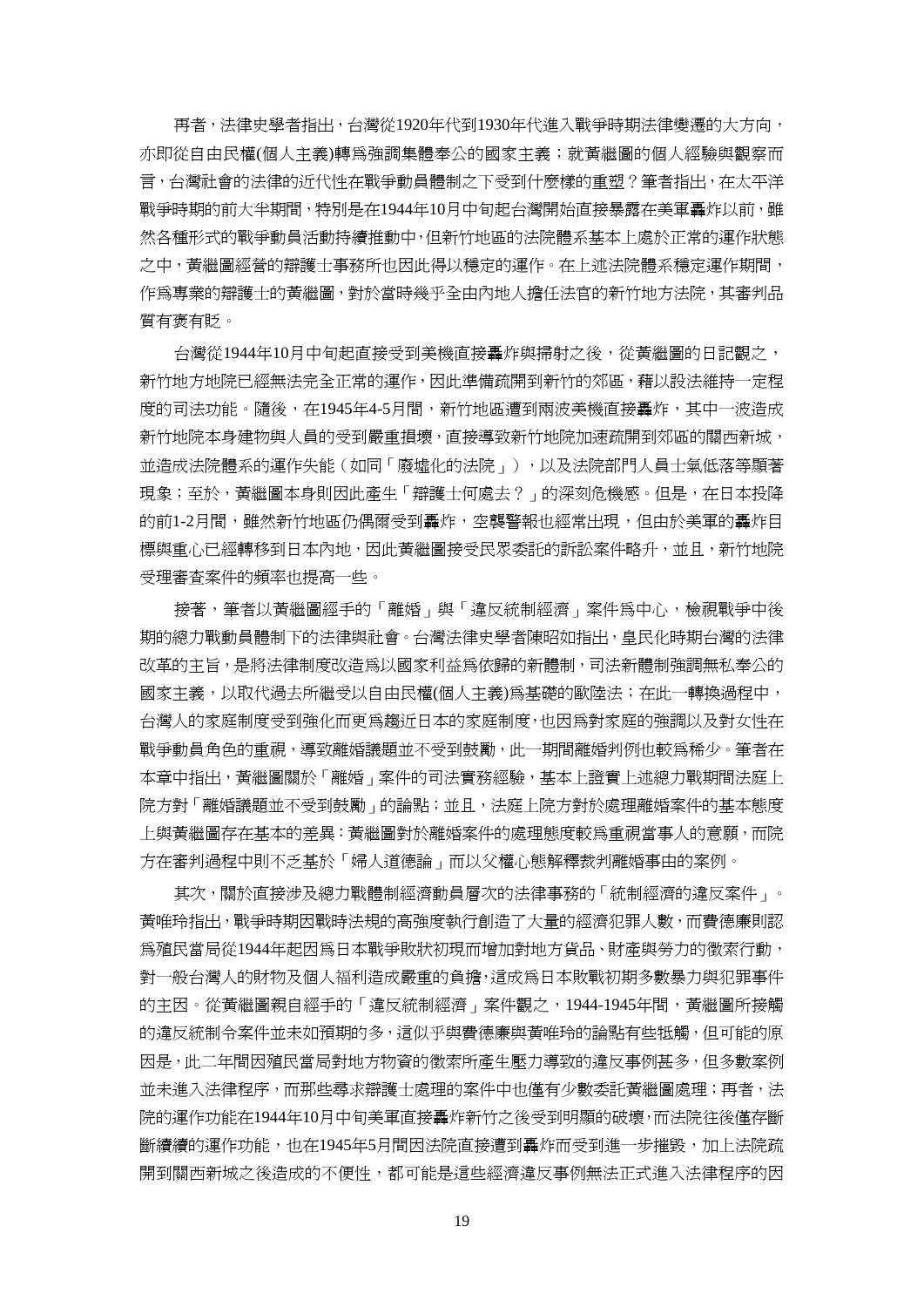素;最後,可以推測的是,許多違反統制令遭到懲處的當事人,在戰爭末期選擇隱藏心中的 不滿,直到日本戰敗投降之後才如費德廉所言以暴力等方式表現出來。

再者,關於太平洋戰爭期間戰爭動員體制對台灣社會私領域的影響,筆者以黃妻阮木 筆私窺並寫入先生黃繼圖的日記為例,並指出,阮木筆私窺黃繼圖日記,並直接在他的日記 中「寫入」抗議先生沉迷「酒色」的文字,此舉固然有其社會輿論上的「正當性」,但也在 「無意識」中流露並反映出,因戰爭動員與奉公滅私意識的極度擴張而導致台灣社會中私領 域受到更大程度侵入的心態趨勢。換言之,從1930年代初期到1940年代初期,這十年期間台 灣社會中私領域的疆界處於持續退縮的狀態中,這個集體社會心態的趨勢特別是導因於總力 戰動員體制的發展,以及相應的奉公意識的擴張。必須說明的是,從心態史的角度而言,到 了決戰階段末期(1944/10-1945/08),因美機直接轟炸等新情境的出現,官方配給物質更顯不 足,在新竹市區興起的庭院經濟現象,在經濟上這意謂台灣社會已經被迫從「奉公」的主流 集體心態中逐漸撤退,開始往家庭層次的「私」的方向反轉。對黃繼圖而言,日記中許多關 於他從事屬於「私」層次的庭院經濟的愉悅經驗,使他漸漸貼近自身作爲「百姓」的實質身 份認同,並模糊化自身在空襲下逐漸無可作為的辯護士「文官」身份與角色。再者,對黃妻 阮木筆而言,每日無從迴避的空襲威脅,使她僅存保甲層次動員活動的參與也漸漸失去積極 性,並逐漸退卻到家庭之內藉以尋求賴以生存的經濟基礎。換言之,置身決戰未期每日空襲 威脅下,黃繼圖與阮木筆夫妻兩人都體現「由公向私移行」的心態趨勢與軌跡,而此一心態 移行的目的地則是台灣人家族共有的祖宅(家庭)。

(第五章),整者指出,決戰末期因美軍轟炸導致新竹法院體系的運作失能,但並未 瓦解台灣社會「依法而治」的基礎,但日本投降以後,此一「依法而治」的基礎開始受到嚴 重的挑戰;「員林血案」(1946)的爆發以及「二二八事件」(1947)的鎮壓,都進一步威脅此 一「依法而治」的社會心態基礎,特別造成台灣社會中源自西方的「法律近代性」受到明顯 壓抑;繼而,在1949年頒佈的「台灣省戒嚴令」,則從法律體系的制度面向進一步衝擊並重 構此一「法律近代性」。

從黃繼圖個人的經驗而論,他對戰後初期台灣的法律文化的觀察為何?筆者指出,在 戰後初期((1945-1955)),對於當時明顯由外省籍法律人主導的法院體系,在法院審判的品 質方面,黃繼圖經常作出相當直接且尖銳的批評。雖然,這些司法繼圖日記中的私與公 (1912-1955)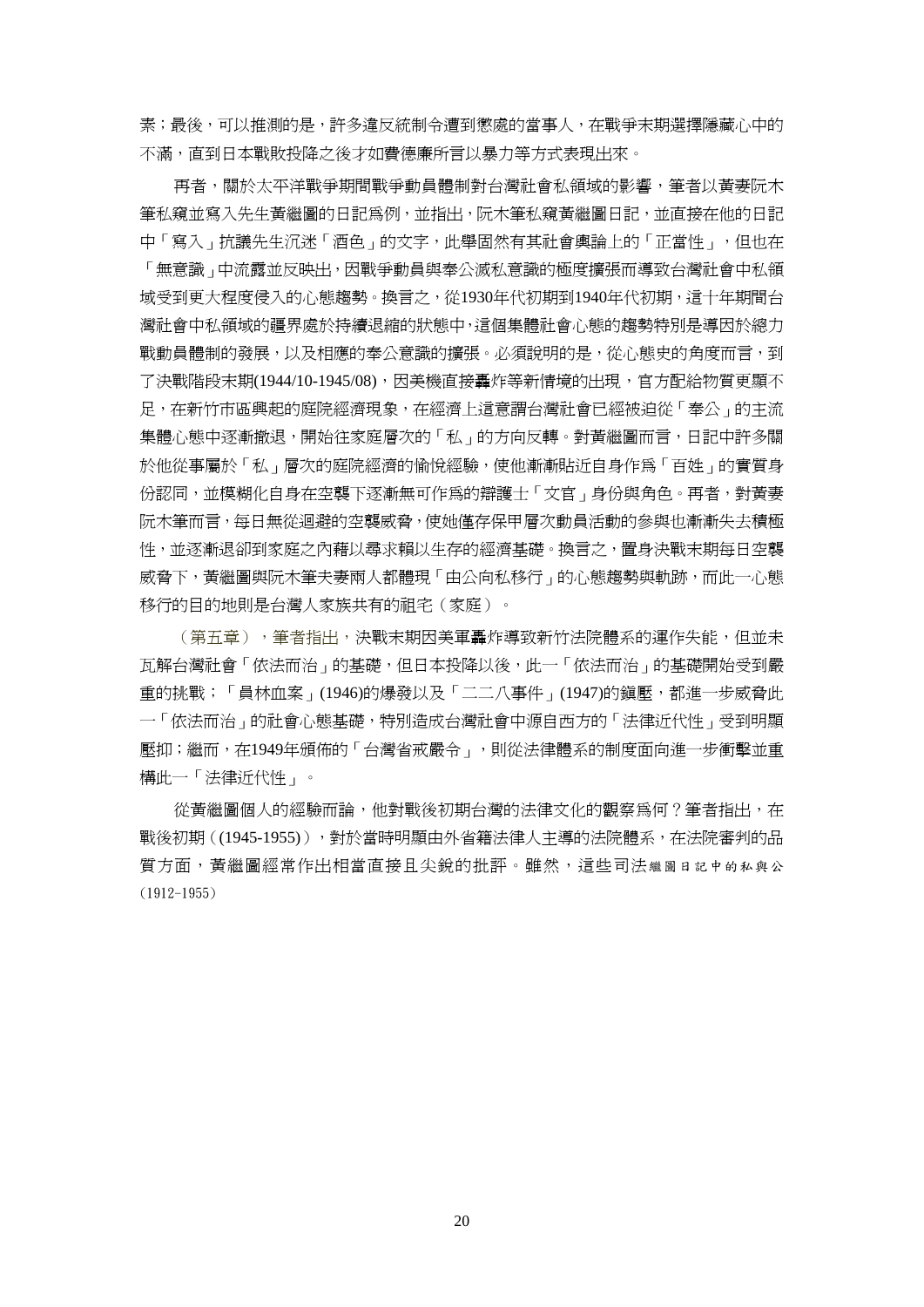審判上的缺失部份也發生在日治時期的法院之中,當時黃繼圖也曾加以抨擊;但對他而言, 較為嚴重的根本性缺失則發生於戰後初期,這成為稍後他提到司法改革必要性的主要理由; 可以說,黃繼圖深感日治後期以來台灣社會中混融西方法律近代性的法律經驗與文化,在戰 後初期國民政府統治下受到壓抑與重塑,基於此一危機感而產生司法改革的想法。

必須說明,即使置身於戰後初期因高壓的差別統治引起的省籍族群緊張關係之中,黃 繼圖自1930年代的學生時代以來,逐漸生成的近代心智,以及由其衍生並內化的「自由」、 「平等」、「反抗強權」與「尊重人權」等普世價值,驅使他在反抗強權之下,仍保持開放 的態度面對不同族群的接觸關係;黃繼圖體現的近代心智不僅引導他走向反抗強權的改革行 動,也引導他以較為包容的態度面對不同族群的接觸。

然而,國民政府在1950-1952間經歷改浩渦程,其後逐漸走向穩定的黨國體制;在1950 年代中期,黨國體制的確深化國府在台灣社會與司法體系的控制力與影響力,但是,對於整 體的政治社會風氣,乃至較為細部的司法審判品質與法律文化,從黃繼圖的個人觀察所見, 似未獲得進一步的實質提升。

其次,在政治層次的近代性討論上,在1950年代前期白色恐怖氛圍下,相對於黨國體 制在新竹地區的滲透與深化發展,新竹地區反體制的政治勢力的發展軌跡如何理解?此一勢 力以何種方式介入地方政治?其策略與困境為何?台灣政治史學者若林正丈關於黨國體制 與地方派系的討論,提出一個說法︰反對黨國體制的聲音,經過二二八事件與白色恐怖國家 暴力鎮壓浩成的寒蟬效應後,復因黨國體制對青年學生與社會團體滲透與掌控,已經被壓縮 到只有海外台獨運動「及島內少數自由主義者或政客之言行範圍內」。針對此一觀點,筆者 以1955年度黃繼圖日記進行討論與檢視,試圖釐清:1950 年代中期新竹地區是否存在反體 制的「黨外」政治勢力?以何種方式存在及其限制為何?

筆者指出,黃繼圖及其家庭以黨外路線的取徑,直接參與當時正在形成中並逐漸受到 黨國體制約束的新竹地方派系,並且在此一政治參與過程中仍然保持一定程度的自主性,藉 以抗拒黨國體制向新竹社會進行全面性的掌控與滲透;可以說,戰後初期新竹地區「黨外」 勢力的起源,離不開黃旺成家族(含黃繼圖)自1950年代初期的政治性活動。52 再者,黃繼 圖及其家庭參與新竹地方派系政治的核心價值與主要理由,在於對抗黨國體制中侵犯人權、 壓迫民主自由的「白色恐怖」與「警察政治」等等作法,而黃繼圖本身的宏觀策略,則是以 「黨外」勢力直接介入黨國體制在新竹地區地方派系的運作與競爭中。至於,黃繼圖此一「黨 外」思維,可以追溯到他自青年時期以來的近代心智,特別是立基於自由自治原則的「反體 制」理念,以及他在戰後台灣獨特歷史脈絡中經歷並蘊生的抗議意識。

#### 三、計畫成果自評與可供推廣之研發成果

關於本書的限制,以及未來研究展望。

首先,本書關於戰後前期 (1945-1955,特別是1950年代前期) ,黨國體制下「私領域」 與近代性之間關係的討論付之闕如,未能延續戰前「私領域」的討論面向,筆者在(導論) 已說明主因在於黃繼圖此一階段的日記書寫並不規律,缺漏甚多,加上置身白色恐怖氛圍之 下,在日記中他鮮少觸及「私領域」的書寫;上述原因導致筆者本書未能細緻討論黨國體制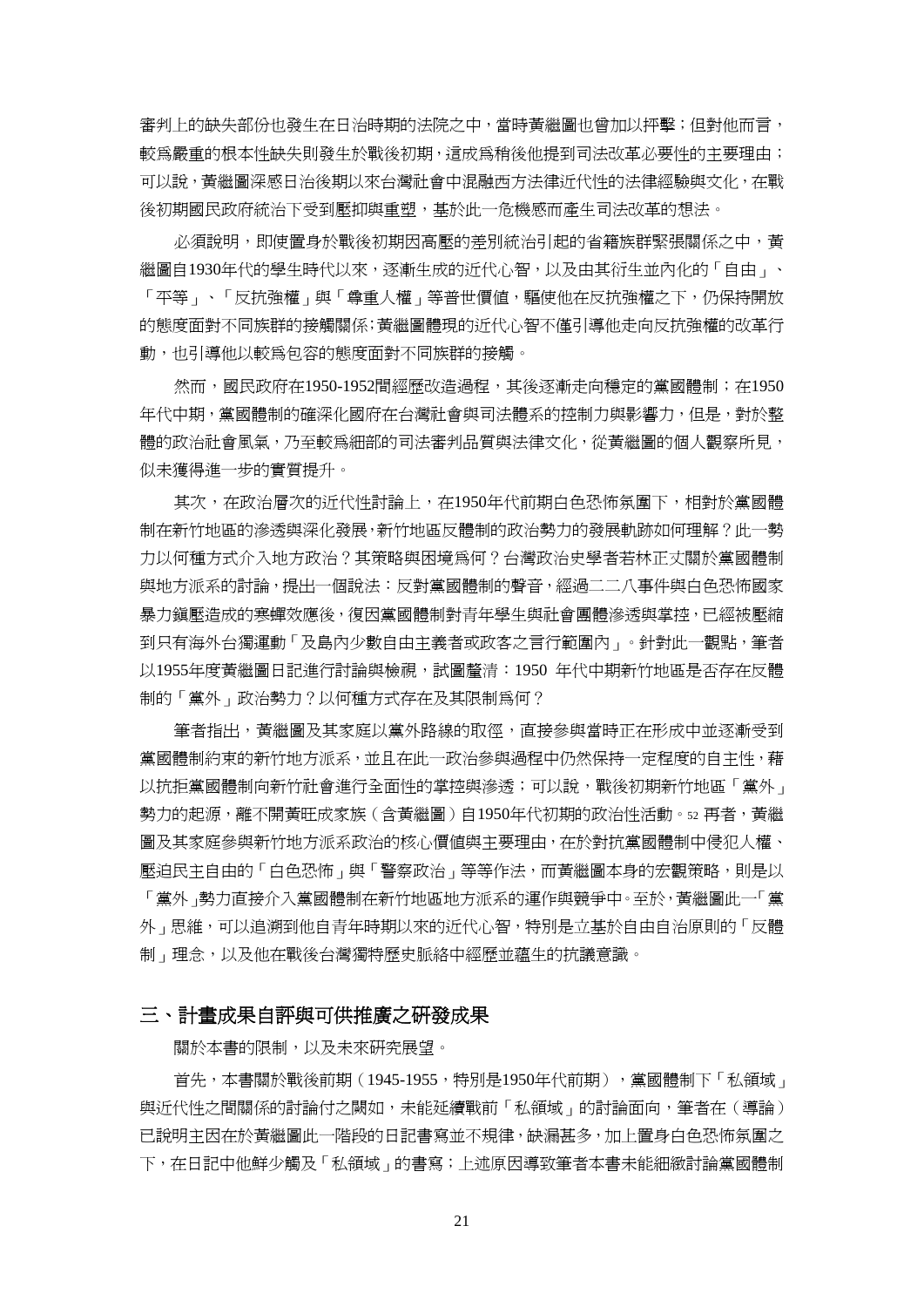下「私領域」相關課題,也是本書的侷限之一。

然而,黃繼圖在隨後的1957-1972年期間留下相當規律紮實的日記史料,這些史料提供 筆者據以討論1960年代左右黨國體制下「私領域」課題的適當史料,特別是黨國體制下的「隱 私意識」與「自我意識」等課題,有待繼續深入開展。並且,即使分別屬於國際冷戰下的不 同陣營,海峽兩岸社會在戰後期間都受到「黨國體制」的制約與影響,因此,透過個人日記 的史料取徑,針對海峽兩岸社會在「私領域」課題(例如「隱私意識」與「自我意識」)進 行比較研究,將是筆者未來幾年期間的研究規劃與展望。<sup>53</sup>

本研究關於近代性如何在日常層次的台灣社會生活中的導入、轉化、挫折 與開展;特別在本書第五章,筆者討論民主政治中的抗議傳統 (反體制理念)在 1950年代國府黨國體制逐漸鞏固下,如何以「黨外」路線進行政治社會改革,筆 者點出1970年代台灣民主化開始醞釀之前新竹地區的「黨外」發展之根源。 對 應於當前海峽對岸的中國黨國體制開始出現政治改革可能性的時刻,戰後台灣走 向民主化的歷史經驗,具有深刻的現實意義。

附錄一:《 近代心智與日常台灣 : 法律人黃繼圖日記中的私與公 (1912-1955)》 (台北: 稻鄉出版社,2013年二月)完稿付印之目次。

#### 目次

序**....................................................................................i** 

導論 **....................................................................................1** 

(一)、問題意識:(殖民)近代性論述與新研究取徑的探索.1

(二)、先行研究的回顧.................................................................3

(三)、研究方法論......................................................................12

(四)、相關概念的釐清:「私領域」與「現代性」.................22

(五)、黃繼圖及其日記的簡介...................................................23

- (六)、本書章節架構...................................................................32
- 第一章:近代心智的醞釀:規訓性、自我主體意識與隱私觀念**35** 
	- (一)、導向「心的日記」書寫風格的歷史情境:黃繼圖早期教育與「近代自我」探索的開端 (1912-1930).................35
	- (二)、近代心智的醞釀:一個台北高校台灣學生的精神世界 (1930-1933).....................................................................43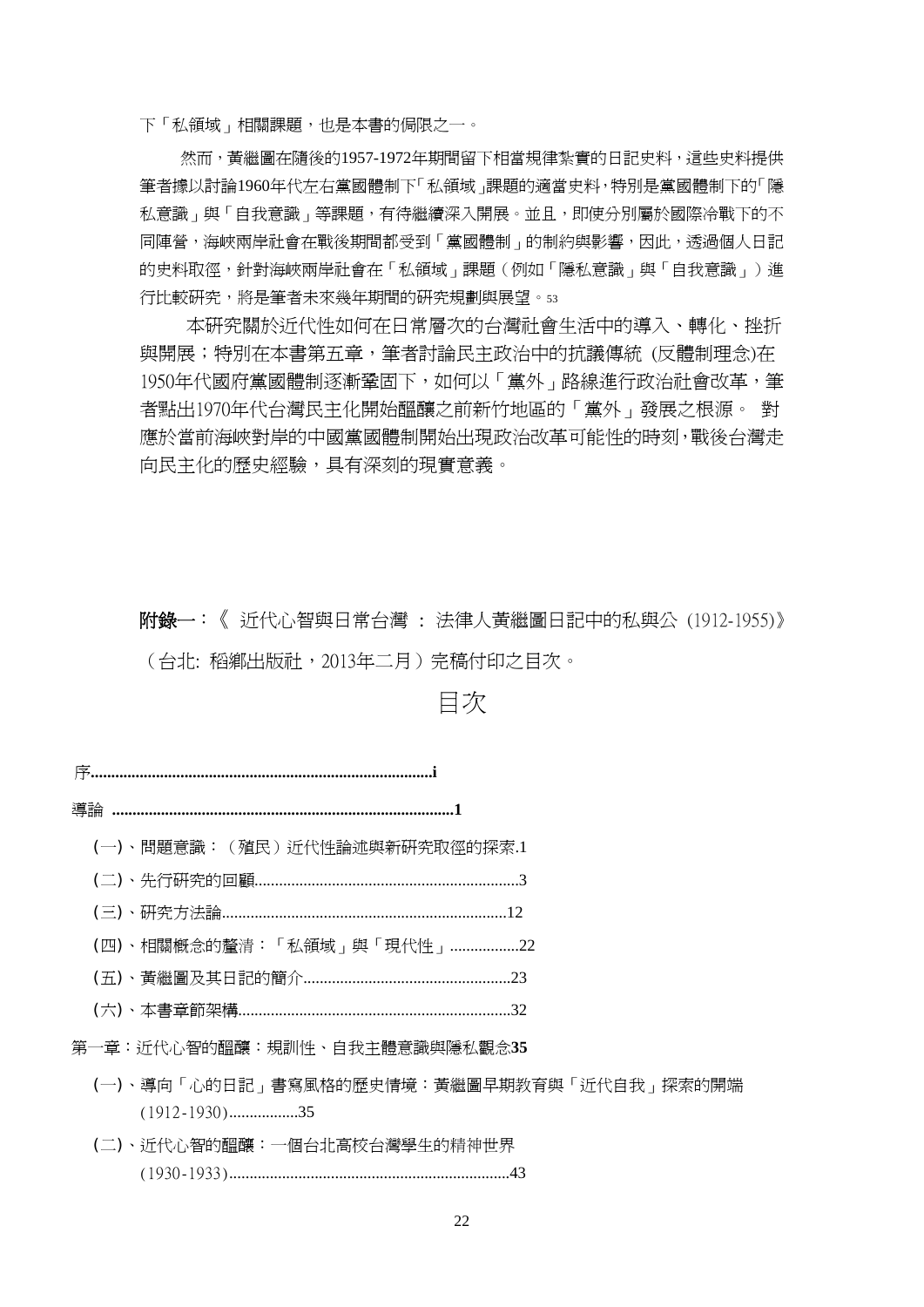第二章:日本都會經驗與近代性的多元呈現

- 
- (二)、焦慮感、神經衰弱與近代性:近代心智的心理與身體面
- (三)、撕裂的自我:介於普羅與中產小市民之間的思想與身份認同糾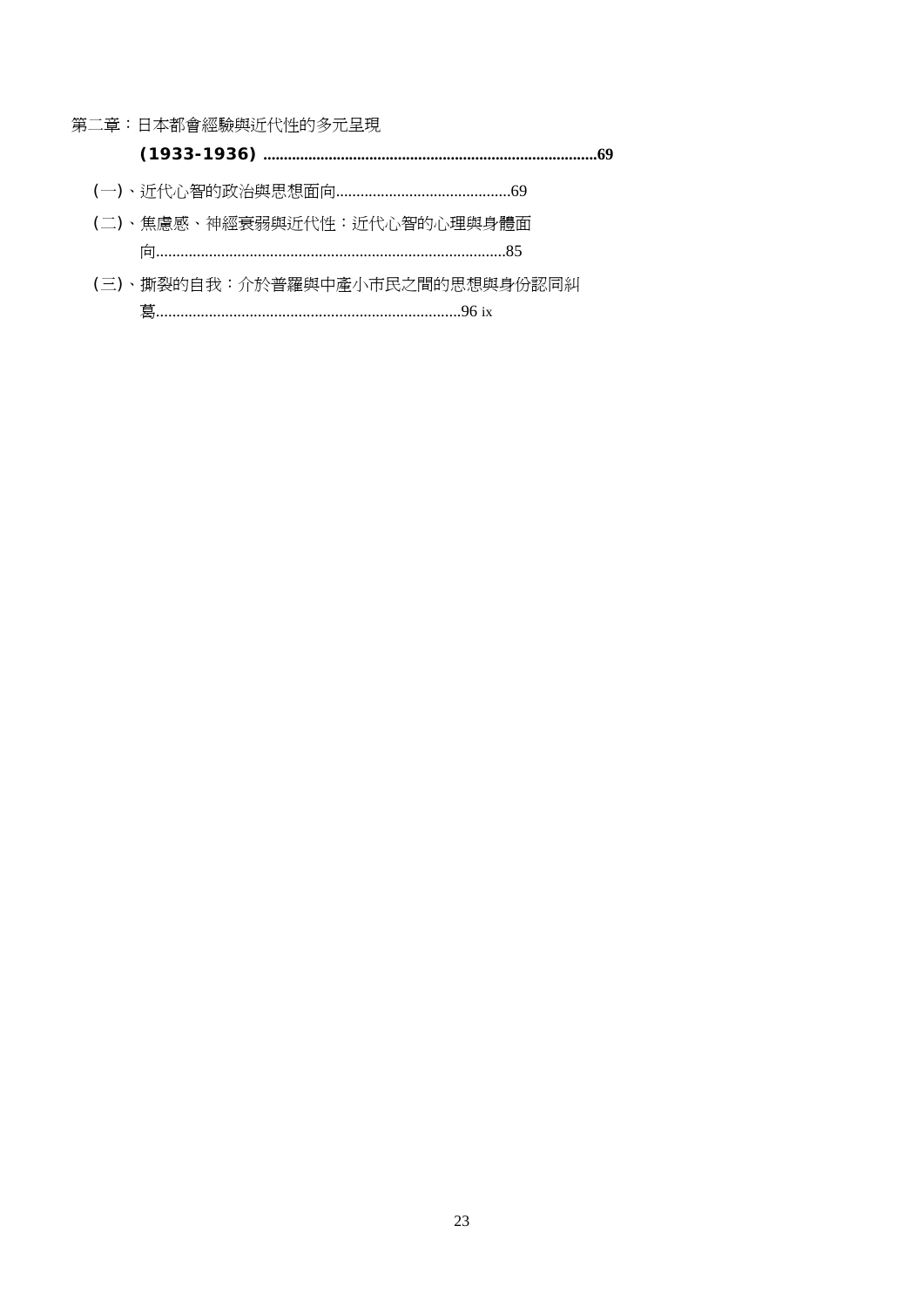| 第三章:戰爭動員體制與近代性的重構(I):朝向「公領域」移行的心態轉換   |
|---------------------------------------|
|                                       |
| (二)、專業律師的實習訓練課程與活動: 東京時期              |
| 第四章:戰爭動員體制與近代性的重構(II):法律、社會與私領域       |
|                                       |
|                                       |
|                                       |
| (三)、美軍轟炸下的法院運作:台灣社會法治精神與奉公心熊的檢        |
|                                       |
| (四)、總力戰動員體制下的法律與社會:以「離婚」與「違反統制經濟」案件爲中 |
| (五)、戰爭動員體制與台灣社會私領域近代性的重構:以黃繼圖夫妻關係爲主   |
| 第五章:黨國體制與近代性的再構: 1945-1955215         |
|                                       |
| (二)、「反體制」政治參與所體現的政治近代性: 黃繼圖與新竹的「黨外」起  |
|                                       |
| 結論 …………………………………………………………………………249    |
|                                       |

附錄:(一)**:**《黃繼圖律師日記》(1929-1972)概況介紹**..291**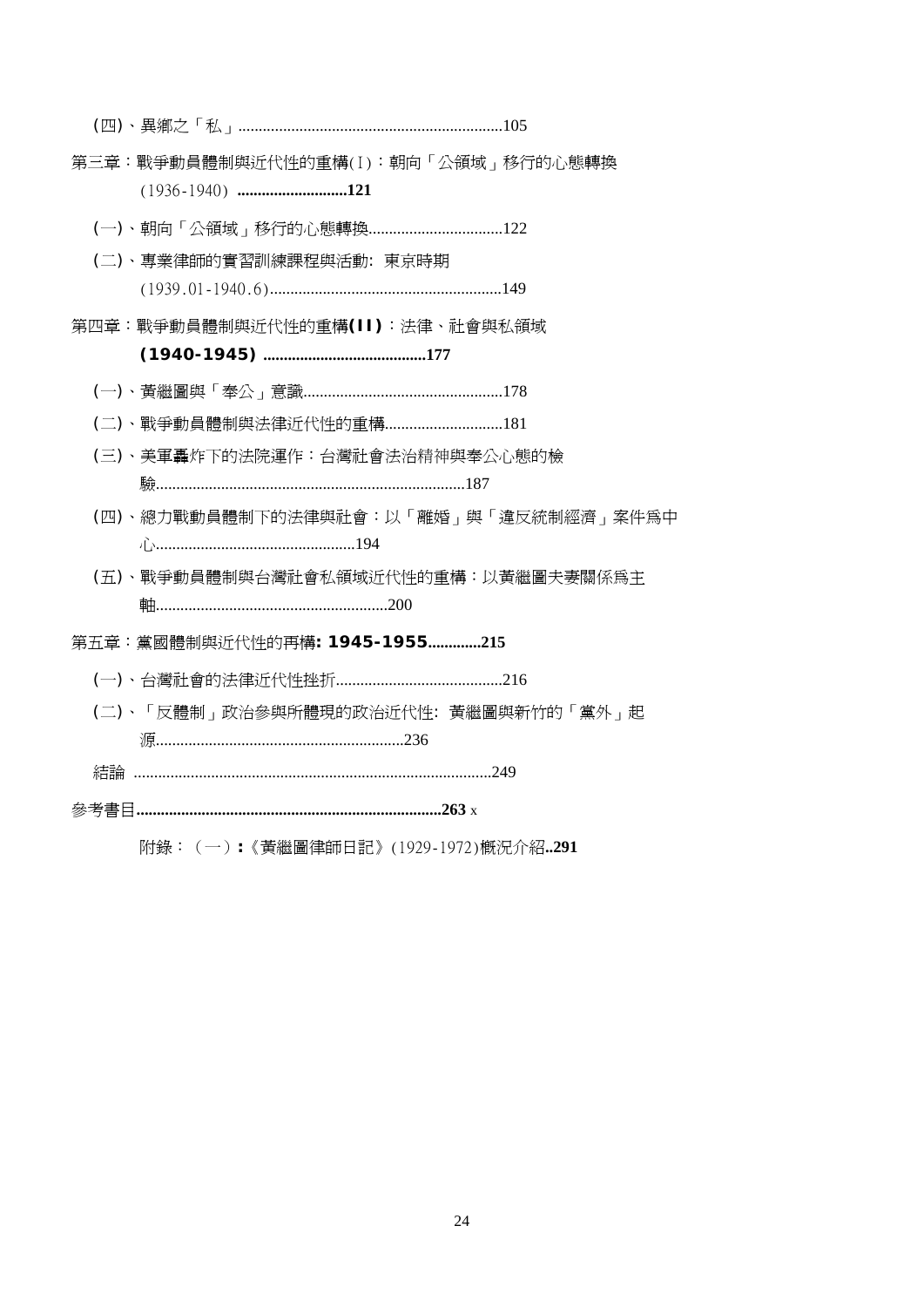## 國科會補助計畫衍生研發成果推廣資料表

日期:2013/10/21

|           | 計畫名稱:近代心智與台灣社會:黃繼圖研究 (1912-1960)      |  |  |  |  |
|-----------|---------------------------------------|--|--|--|--|
| 國科會補助計畫   | 計畫主持人: 曾士榮                            |  |  |  |  |
|           | 計畫編號: 101-2410-H-004-157-<br>學門領域:台灣史 |  |  |  |  |
|           |                                       |  |  |  |  |
| 無研發成果推廣資料 |                                       |  |  |  |  |
|           |                                       |  |  |  |  |
|           |                                       |  |  |  |  |
|           |                                       |  |  |  |  |
|           |                                       |  |  |  |  |
|           |                                       |  |  |  |  |
|           |                                       |  |  |  |  |
|           |                                       |  |  |  |  |
|           |                                       |  |  |  |  |
|           |                                       |  |  |  |  |
|           |                                       |  |  |  |  |
|           |                                       |  |  |  |  |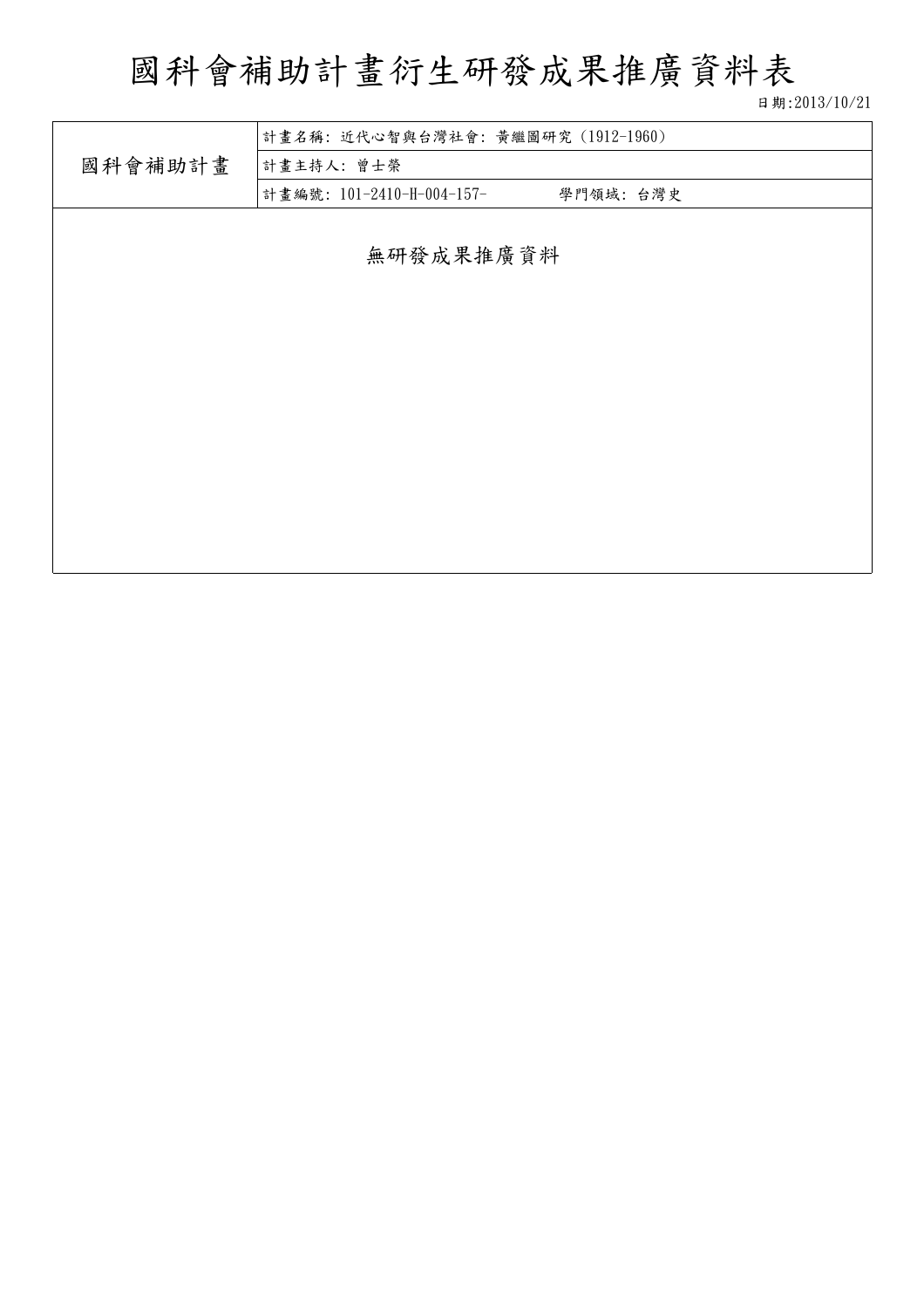## 101 年度專題研究計畫研究成果彙整表

| 計畫主持人:曾士榮 |                 |                                   | 計畫編號: 101-2410-H-004-157- |                               |                    |     |                                                      |
|-----------|-----------------|-----------------------------------|---------------------------|-------------------------------|--------------------|-----|------------------------------------------------------|
|           |                 | 計畫名稱:近代心智與台灣社會: 黃繼圖研究 (1912-1960) |                           |                               |                    |     |                                                      |
| 成果項目      |                 |                                   | 實際已達成<br>數 (被接受<br>或已發表)  | 量化<br>預期總達成<br>數(含實際已<br>達成數) | 本計畫實<br>際貢獻百<br>分比 | 單位  | 備註(質化說<br>明:如數個計畫<br>共同成果、成果<br>列為該期刊之<br>封面故事<br>等) |
|           |                 | 期刊論文                              | $\overline{0}$            | $\boldsymbol{0}$              | $0\%$              | 篇   |                                                      |
|           |                 | 研究報告/技術報告                         | $\overline{0}$            | $\theta$                      | $0\%$              |     |                                                      |
|           | 論文著作            | 研討會論文                             | $\theta$                  | $\boldsymbol{0}$              | $0\%$              |     |                                                      |
|           |                 | 專書                                |                           |                               | 100%               |     |                                                      |
|           |                 | 申請中件數                             | $\theta$                  | $\boldsymbol{0}$              | $0\%$              |     |                                                      |
|           | 專利              | 已獲得件數                             | $\overline{0}$            | $\boldsymbol{0}$              | $0\%$              | 件   |                                                      |
| 國內        | 技術移轉            | 件數                                | $\overline{0}$            | $\boldsymbol{0}$              | $0\%$              | 件   |                                                      |
|           |                 | 權利金                               | $\overline{0}$            | $\boldsymbol{0}$              | $0\%$              | 千元  |                                                      |
|           | 參與計畫人力<br>(本國籍) | 碩士生                               | $\overline{0}$            | $\boldsymbol{0}$              | $0\%$              |     |                                                      |
|           |                 | 博士生                               | $\overline{2}$            | $\overline{2}$                | 100%               | 人次  |                                                      |
|           |                 | 博士後研究員                            | $\overline{0}$            | $\boldsymbol{0}$              | $0\%$              |     |                                                      |
|           |                 | 專任助理                              | $\overline{0}$            | $\boldsymbol{0}$              | $0\%$              |     |                                                      |
|           | 論文著作            | 期刊論文                              | $\overline{0}$            | $\boldsymbol{0}$              | $0\%$              |     |                                                      |
|           |                 | 研究報告/技術報告                         | $ 0\rangle$               | $\boldsymbol{0}$              | $0\%$              | 篇   |                                                      |
|           |                 | 研討會論文                             | $\boldsymbol{0}$          | $\boldsymbol{0}$              | $0\%$              |     |                                                      |
|           |                 | 專書                                | $\overline{0}$            | 0                             | $0\%$              | 章/本 |                                                      |
|           | 專利              | 申請中件數                             | $\boldsymbol{0}$          | $\theta$                      | $0\%$              | 件   |                                                      |
|           |                 | 已獲得件數                             | $\overline{0}$            | $\boldsymbol{0}$              | $0\%$              |     |                                                      |
| 國外        | 技術移轉            | 件數                                | $\vert 0 \vert$           | $\pmb{0}$                     | $0\%$              | 件   |                                                      |
|           |                 | 權利金                               | $\boldsymbol{0}$          | $\boldsymbol{0}$              | $0\%$              | 千元  |                                                      |
|           | 參與計畫人力<br>(外國籍) | 碩士生                               | $\boldsymbol{0}$          | $\boldsymbol{0}$              | $0\%$              | 人次  |                                                      |
|           |                 | 博士生                               | $\overline{0}$            | $\boldsymbol{0}$              | $0\%$              |     |                                                      |
|           |                 | 博士後研究員                            | $\overline{0}$            | $\boldsymbol{0}$              | $0\%$              |     |                                                      |
|           |                 | 專任助理                              | $\overline{0}$            | $\boldsymbol{0}$              | $0\%$              |     |                                                      |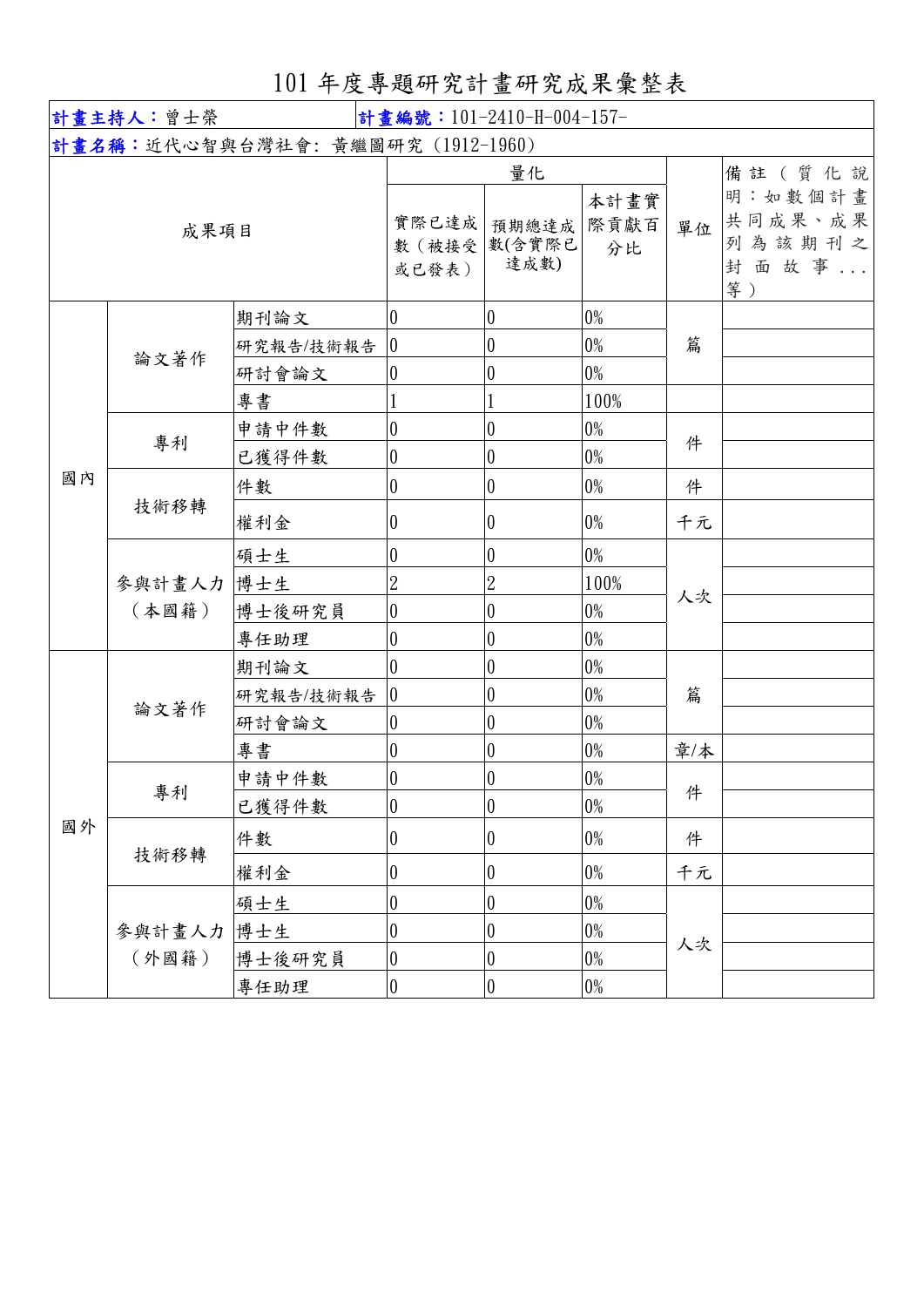|            | 本專書關於近代性如何在日常層次的台灣社會生活中的導入、轉化、挫折與開              |
|------------|-------------------------------------------------|
| 其他成果       | 展;特別在本書第五章,筆者討論民主政治中的抗議傳統 (反體制理念)在1950          |
|            | (無法以量化表達之成 年代國府黨國體制逐漸鞏固下,如何以「黨外」路線進行政治社會改革,筆者   |
|            | 果如辦理學術活動、獲 點出1970年代台灣民主化開始醞釀之前新竹地區的「黨外」發展之根源。 對 |
|            | 得獎項、重要國際合 應於當前海峽對岸的中國黨國體制開始出現政治改革可能性的時刻,戰後台灣    |
|            | 作、研究成果國際影響 走向民主化的歷史經驗,具有深刻的現實意義。                |
| 力及其他協助產業技  |                                                 |
| 術發展之具體效益事  |                                                 |
| 項等,請以文字敘述填 |                                                 |
| 列。)        |                                                 |
|            |                                                 |

|        | 成果項目            | 量化 | 名稱或內容性質簡述 |
|--------|-----------------|----|-----------|
| 科      | 測驗工具(含質性與量性)    |    |           |
| 教      | 課程/模組           |    |           |
| 處      | 電腦及網路系統或工具      |    |           |
| 計      | 教材              |    |           |
| 畫<br>加 | 舉辦之活動/競賽        |    |           |
| 填      | 研討會/工作坊         |    |           |
| 項      | 電子報、網站          |    |           |
| 目      | 計畫成果推廣之參與(閱聽)人數 |    |           |